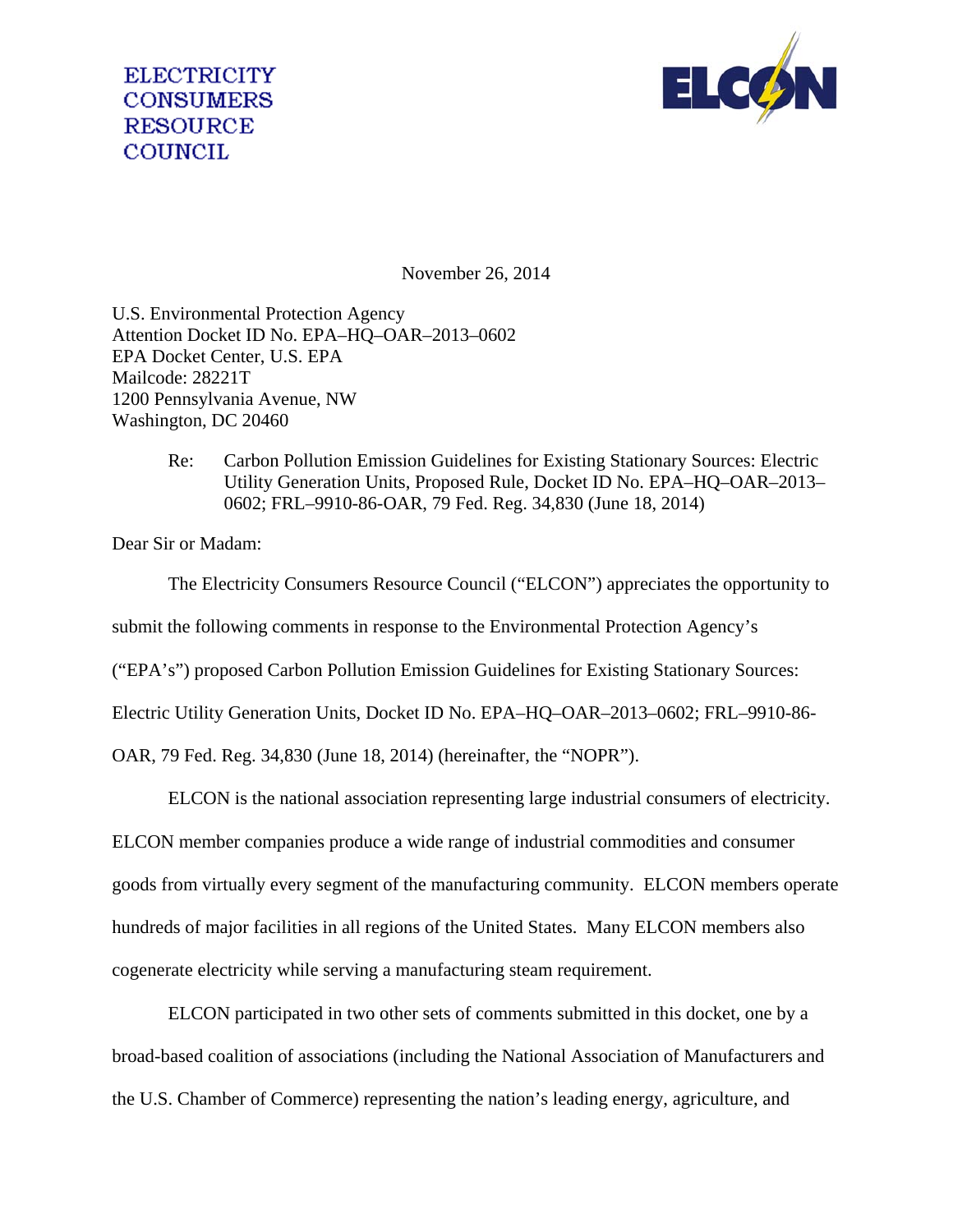manufacturing sectors (the "Industry Coalition Comments"), and the other by the Combined Heat and Power Association (the "CHPA Comments"). ELCON fully supports those comments. In filing these separate comments, ELCON wishes to highlight its concerns with the NOPR that are especially pertinent to its members as large industrial users of electricity and, in many cases, cogenerators of electricity.

ELCON is especially concerned that in looking beyond pollution control technologies that can be retrofitted for existing fossil fuel-fired EGUs, the NOPR would abandon EPA's prior source-specific approach and expand its focus, as the NOPR explicitly states, to the entire "integrated electricity system." 79 Fed. Reg. at 34,836. The NOPR's severe  $CO<sub>2</sub>$  emissions reductions would in many States require extreme changes to the mix of types of energy generation, particularly a decrease in coal-fired generation and a dramatic increase in natural gas fired and renewable generation, impose new demands on the transmission grid, change the priorities for electricity dispatch to a focus on a least- $CO<sub>2</sub>$  emission basis rather than a least-cost or reliability basis or any other metric, and mandate demand-side energy efficiency programs that would especially impact large industrial consumers of electricity. The NOPR also fails to give full and proper recognition to the environmental benefits of industrial combined heat and power units. Taken together, these considerations call into question, at a fundamental level, the economic and technical feasibility of the NOPR.

In these comments, ELCON briefly addresses the following issues:

- EPA's failure to adequately assess the NOPR's impact on electricity reliability.
- EPA's failure to adequately assess the NOPR's impact on electricity cost.
- EPA' overestimation of the availability renewable capacity.
- EPA's overreliance on the potential for efficiency improvements.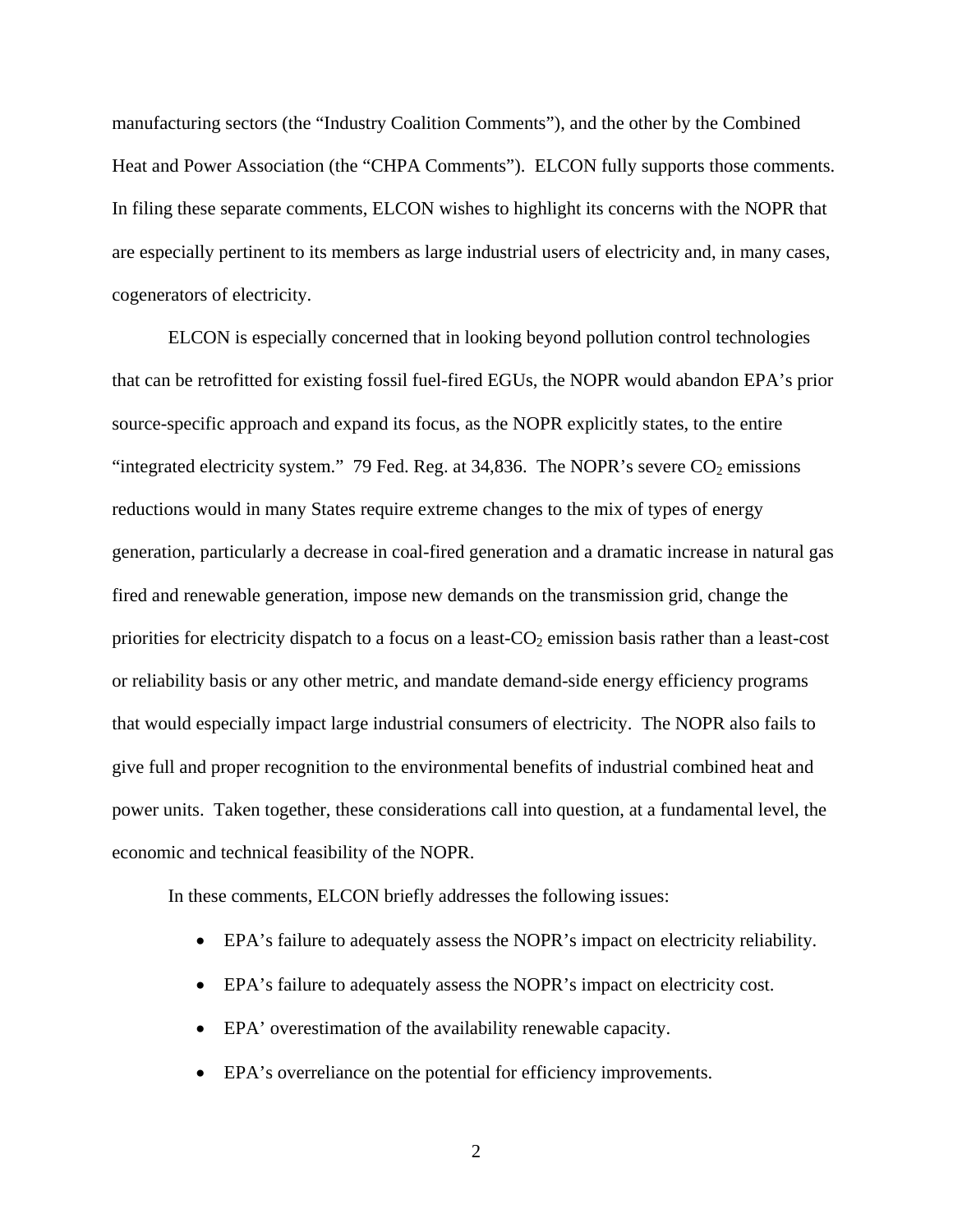- The infeasibility of EPA's aggressive implementation timeline.
- The need to exclude industrial CHP units from the scope of affected EGUs and to recognize their environmental benefits.

ELCON also supports the extensive presentations in the Industry Coalition Comments and CHPA Comments demonstrating that the NOPR exceeds EPA's authority under Section 111(d) of the Clean Air Act.

 For the reasons presented in these summary comments and in the Industry Coalition Comments and CHPA Comments, ELCON urges EPA to immediately withdraw the NOPR. Any future NOPR to address GHG emissions from EGUs should fully recognize and address the impacts on reliability of the electricity grid and the other feasibility, cost and timing issues that are summarized in these comments and addressed in greater detail in the Industry Coalition Comments and CHPA Comments.

### I. THE NOPR FAILS TO ADEQUATELY ADDRESS THE ADVERSE EFFECT OF THE RULE ON ELECTRICITY RELIABILITY

The central issue with the NOPR is that EPA has not adequately assessed its impact on the reliability of the electricity grid. ELCON, supported by many other commenters, believe that the rule in fact would have significant adverse impact on grid reliability. Reliability of electricity supply is an absolute business necessity for ELCON's members, and electricity outages and flow variations cannot be tolerated.

EPA fails to appreciate the fragility of the electric transmission system and the affect that the NOPR would have on grid reliability over time. EPA's failure to fully and properly assess and account for the NOPR's impact on grid reliability puts at risk the economic viability of thousands of manufacturing facilities in the United States that are interconnected to their utilities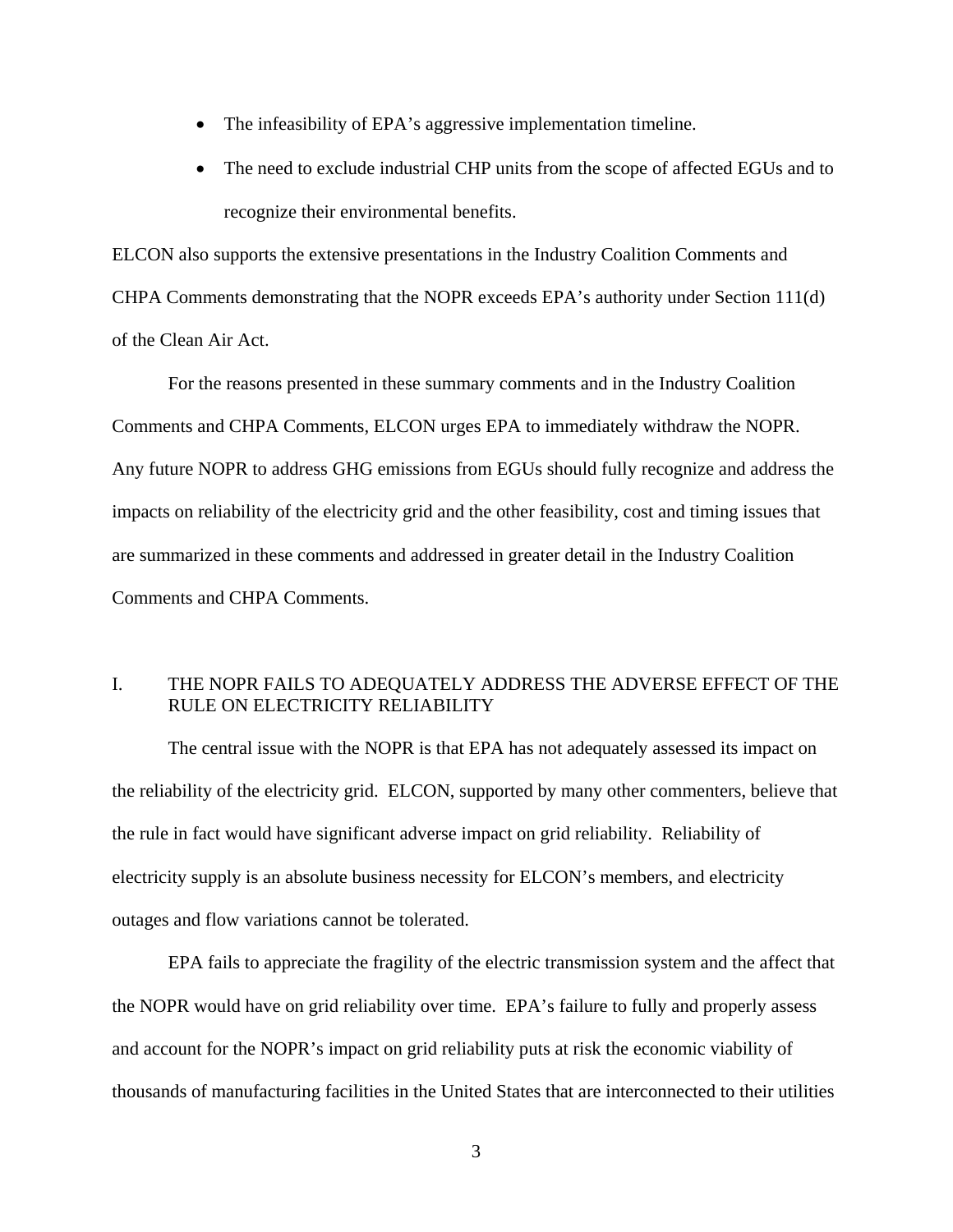at transmission voltages. The US industrial sector is well aware of the harm posed by power outages. The economic cost of the August 2003 Blackout that was limited to parts of only seven States was estimated as high as \$10 billion.<sup>1</sup> More recently—January 2014—several regions of the country were at the brink of serious power disruptions as a result of the "polar vortex" weather anomaly.<sup>2</sup> This event highlights the potential risk to reliability of generator retirements targeted by EPA that are not immediately replaced on a one for one basis. Several recent independent reliability assessments emphasize this point.

On November 5, 2014, the North American Electric Reliability Corporation ("NERC") issued its preliminary review of the assumptions and potential reliability impacts of the NOPR.<sup>3</sup> NERC is an international regulatory authority established to evaluate and improve the reliability of the bulk power system ("BPS") in North America.<sup>4</sup> In the United States, NERC is subject to the oversight of the Federal Energy Regulation Commission ("FERC") pursuance to Section 215 of the Federal Power Act. In the Energy Policy Act of 2005, the US Congress directed NERC to conduct periodic assessments of the reliability and adequacy of the BPS. NERC's recent review of the NOPR is one such assessment.

<sup>&</sup>lt;sup>1</sup> Electricity Consumers Resource Council, The Economic Impacts of the August 2003 Blackout, February 2004. The blackout affected all or parts of the following States; Michigan, Ohio, Pennsylvania, New York, New Jersey, Connecticut, and Massachusetts.

<sup>&</sup>lt;sup>2</sup> North American Electric Reliability Corporation, Polar Vortex Review, September 2014.

<sup>&</sup>lt;sup>3</sup> North American Electric Reliability Corporation (NERC), Potential Reliability Impacts of EPA's Proposed Clean Power Plan, Initial Reliability Review, November 2014 (the "NERC Report").

<sup>&</sup>lt;sup>4</sup> The "bulk power system" is defined as facilities and control systems necessary for operating an interconnected electric energy transmission network (or any portion thereof); and electric energy from generation facilities needed to maintain transmission system reliability. The term does not include facilities used in the local distribution of electric energy. 16 U.S.C. §824o.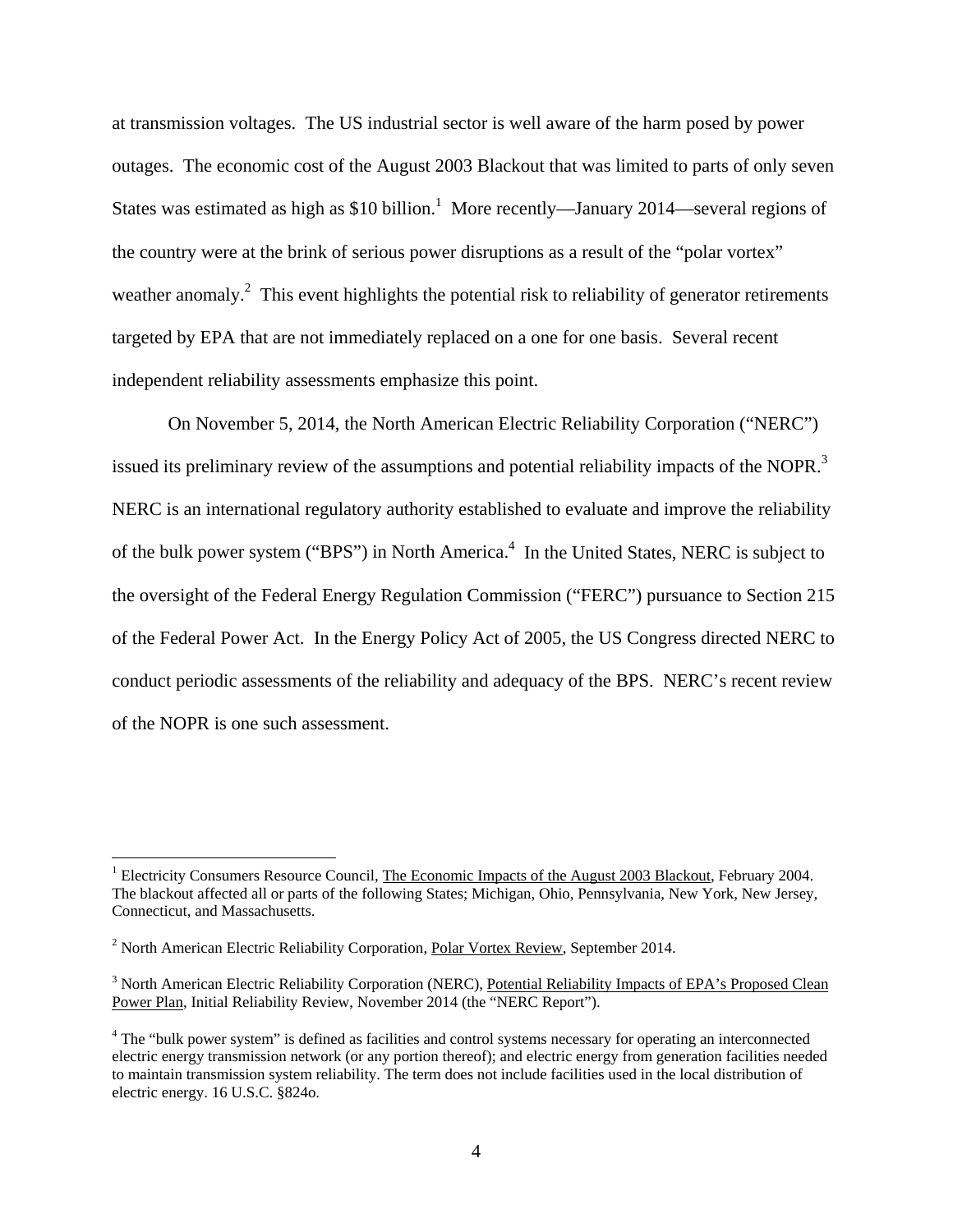NERC's report identifies concerns related to the changes in resource mix and the consequent reliability issues that would be forced by the NOPR.<sup>5</sup> Specifically, NERC found that the NOPR would constrain the availability of Essential Reliability Services ("ERSs"), such as load following, regulation and ramping services. This outcome results from the intermittent nature of Variable Energy Resources ("VERs") such as wind and solar. Ironically, the increased reliance on renewables that are VERs should be met with an increase in reserve margins to maintain reliability, but the NOPR instead would reduce regional reserve margins to compensate for the retirement of coal-fired generation. NERC also noted that the number of estimated retirements identified by EPA "may be conservative if the assumptions prove to be unachievable. Developing suitable replacement generation resources to maintain adequate reserve margin levels may represent a significant reliability challenge, given the constrained time period for implementation."<sup>6</sup>

Further, NERC warned that increased penetration under the NOPR of so-called Distributed Energy Resources ("DERs"), which most commonly are roof-top photovoltaic arrays, will pose significant challenges to system operators because this resource cannot be dispatched and is generally invisible to the operator, but will rely on the "system" for backup services, placing a greater demand for ERSs.

An overarching concern of NERC is the NOPR's wholly unrealistic and arbitrary compliance deadlines. EPA would have one year to review and approve implementation plans for each State by June 2017. But, under this schedule, affected generating units would have less than three years to develop their respective compliance plans, including the siting and permitting,

<sup>&</sup>lt;sup>5</sup> NERC Report at 24-26.

<sup>&</sup>lt;sup>6</sup> NERC Report at 2.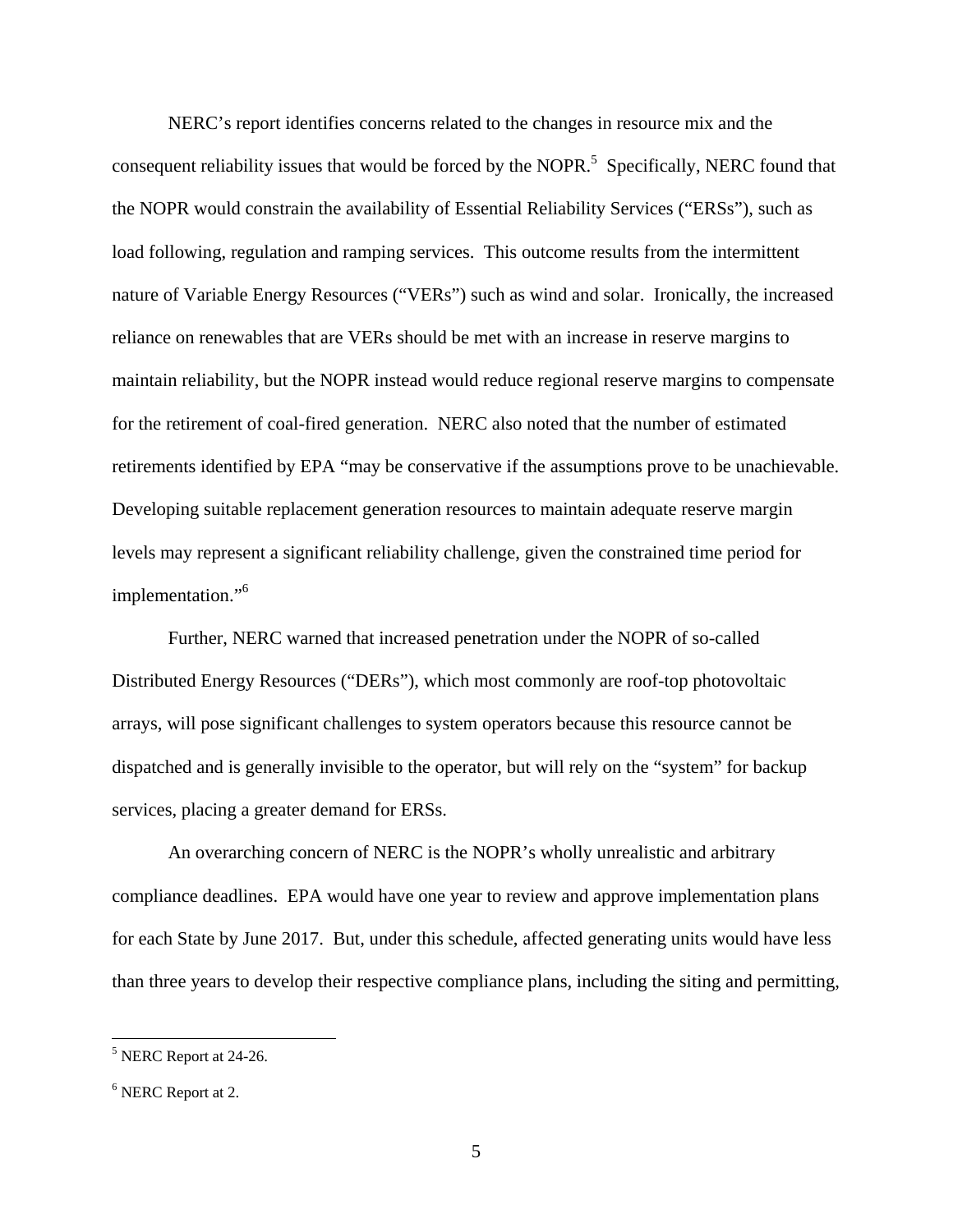financing, and construction of any needed replacement capacity and/or transmission facilities—a time period that flies in the face of all recent experience in this country. The construction timeline for a new transmission facility can be 5 to 15 years depending on the voltage class, location, and availability of skilled construction crews.<sup>7</sup>

NERC also raised specific issues concerning the NOPR's Building Blocks.

NERC is concerned that the assumed heat rate improvements of Building Block 1 "may not be realized across the entire generation fleet since many plant efficiencies have already been realized and economic heat rate improvements have been achieved. Multiple incentives are in place to operate units at peak efficiency, and periodic turbine overhauls are already a best practice."<sup>8</sup> Further, improving the existing coal fleet's average heat rate by 6% may be difficult to achieve. For example, the lower coal plant capacity factors achieved by Building Block 2 would cause heat rates to increase and undermine the effectiveness of Building Block  $1<sup>9</sup>$ 

NERC concluded that Building Block 3 would pose the following reliability challenges:

- EPA's analysis relies on resource projections that may overestimate reasonably achievable expansion levels and do not fully reflect the reliability consequences of renewable resources;
- Increased reliance on VERs (*e.g*., wind and solar) can significantly impact reliability operations and requires more transmission and adequate ERSs to maintain reliability; and

<sup>&</sup>lt;sup>7</sup> NERC Report at 20.

<sup>&</sup>lt;sup>8</sup> NERC Report at 2.

<sup>&</sup>lt;sup>9</sup> NERC Report at 8.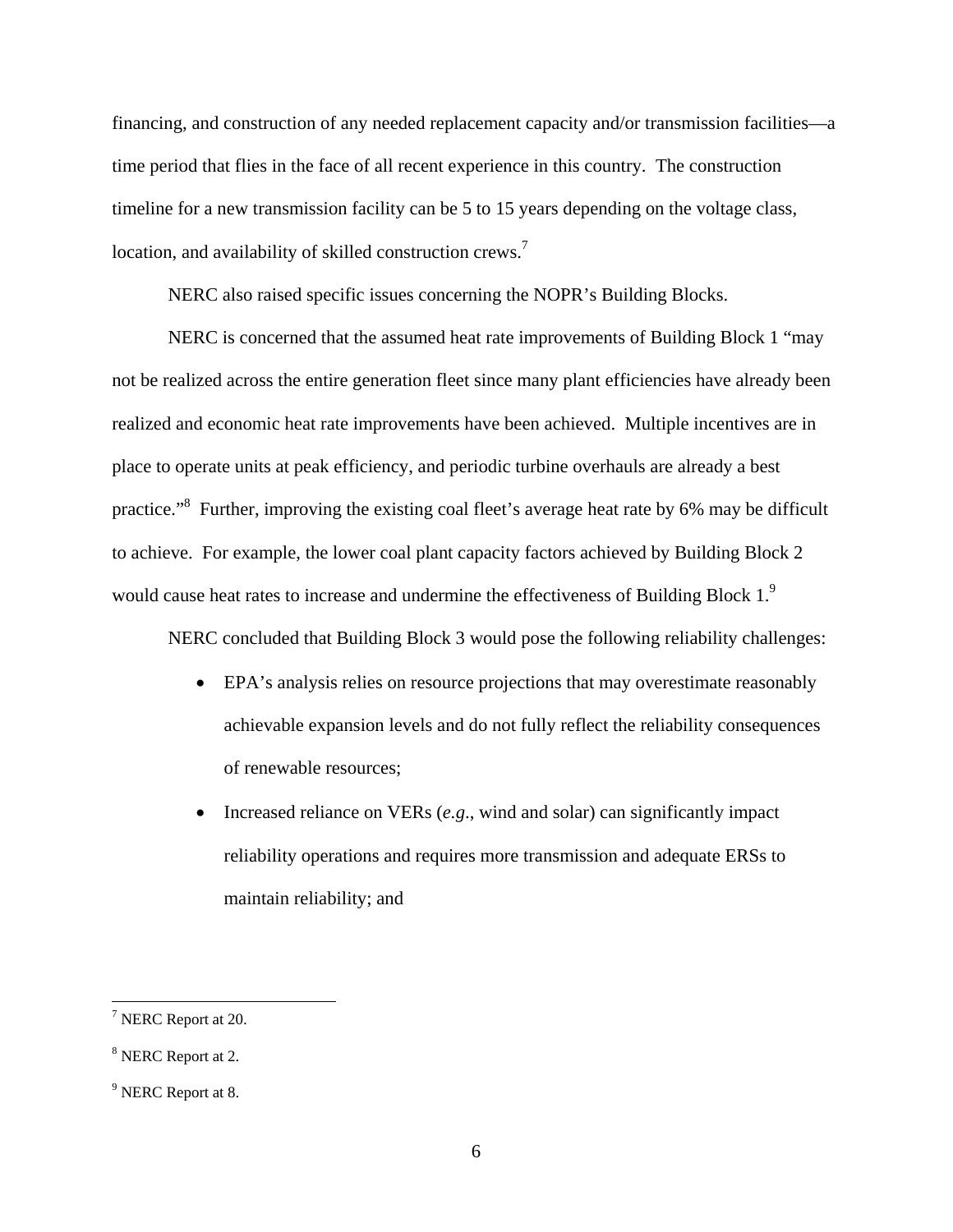With a greater reliance on VERs, transmission and related infrastructure expansion lead times may not align with the NOPR's implementation timeline.<sup>10</sup>

Finally, NERC concluded that Building Block 4 would pose the following reliability challenges:

- EPA appears to overestimate the reduction in electricity demand from energy efficiency that is achievable over the compliance time frame, which has implications for future electric transmission and generation infrastructure needs;
- Substantial increases in energy efficiency programs exceed recent trends and projections; in fact, several sources, including but not limited to NERC, EIA, EPRI, and various utilities, have published reports, analysis, and forecasts for energy efficiency that do not align with the EPA's assumed declining demand trend;
- The NOPR's assumption appears to underestimate costs and may underestimate the capital investments that would be required by utilities to sustain energy efficiency performance through 2030; and
- The offsetting requirements in more coal retirements, along with expansions in natural gas and VERs, in a constrained time period could potentially result in reliability or constraints on the provision of  $ERSS$ <sup>11</sup>

One of the most important recommendations in the NERC report is the need for detailed system evaluations that yields a "clear understanding of the complex interdependencies resulting

<sup>&</sup>lt;sup>10</sup> NERC Report at 13.

 $11$  NERC Report at 16.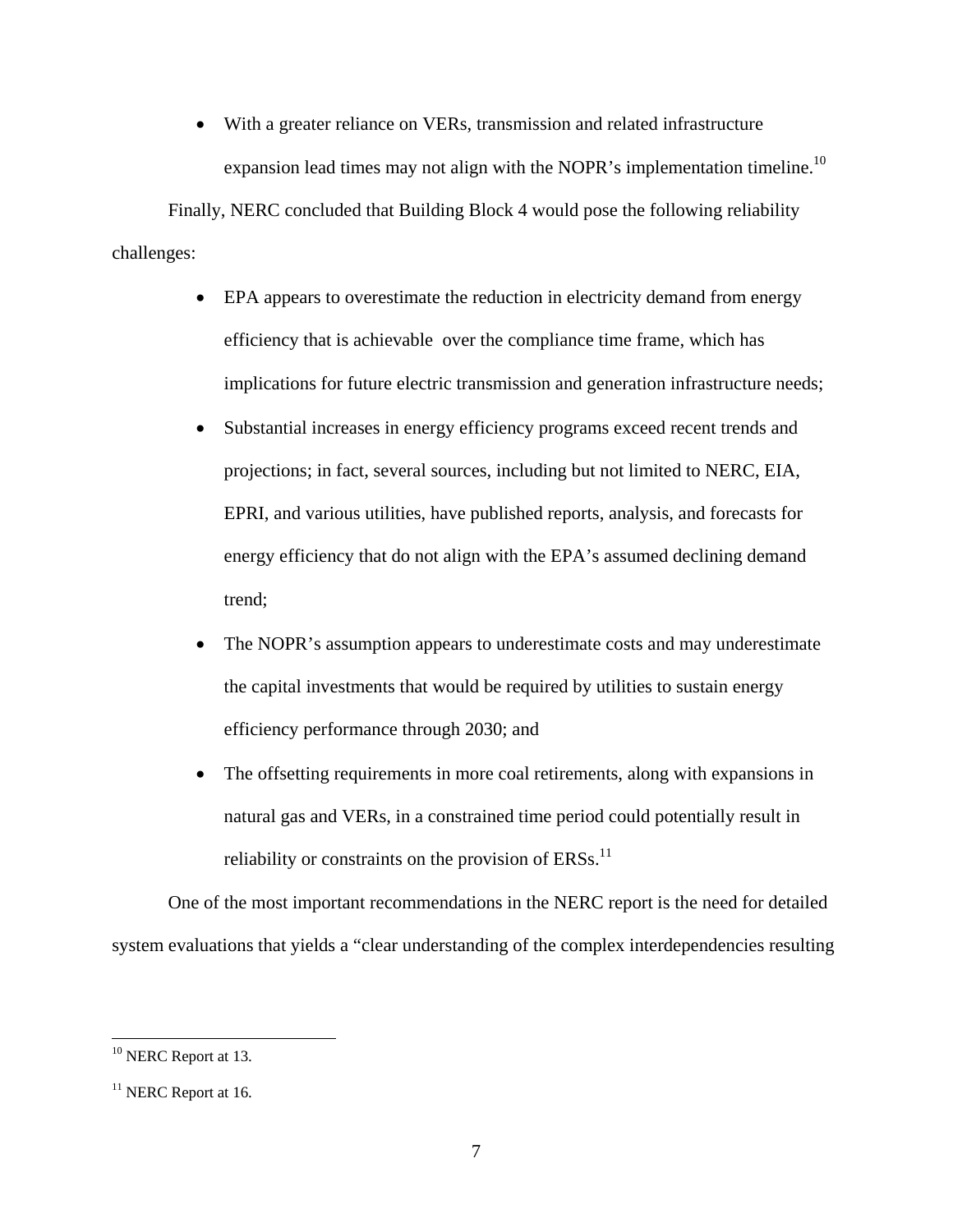from the rule's implementation."12 EPA's modeling of its rule assumptions is not a detailed system evaluation. The Integrated Planning Model ("IPM") used by EPA lacks the granularity and realism capable of identifying the real risk of the NOPR at the operational level. IPM dispatches on a seasonal basis using load duration curves and regional load shapes. IPM does not really model individual power plants, does not model the random intermittency of wind and solar, uses an unrealistic, simplified industry structure (*i.e*., 64 "model regions" in lower 48 States as proxies for the actual utilities and transmission operators), and relies on an even more simplified "model" of natural gas supply and demand. The devil is in the details and the details are missing from EPA's modeling scenarios.

Fortunately industry planning groups are beginning to prepare more detailed evaluations of the NOPR's potential impacts on grid reliability. The assessment of the Southwest Power Pool, Inc. ("SPP") is one such example. SPP is a FERC-jurisdictional Regional Transmission Organization ("RTO") and Regional Entity ("RE") with delegated authorities to ensure the reliability of the bulk electric system within the SPP region. That region includes all or parts of eight States: Arkansas, Kansas, Louisiana, Missouri, Nebraska, New Mexico, Oklahoma, and Texas. SPP's plenary function as an organization is maintaining reliability. In that capacity, on October 8, 2014, SPP released, and submitted to EPA, a detailed, quantitative document entitled Reliability Impact Assessment of the EPA's Proposed Clean Power Plan (the "SPP Reliability Assessment").

The SPP Reliability Assessment has two parts: (1) evaluation of transmission system impacts (i.e., potential for bulk electric system equipment overloads and low voltages), and (2) evaluation of impacts to reserve margins. In both cases, the SPP Reliability Assessment

<sup>&</sup>lt;sup>12</sup> NERC Report at 27.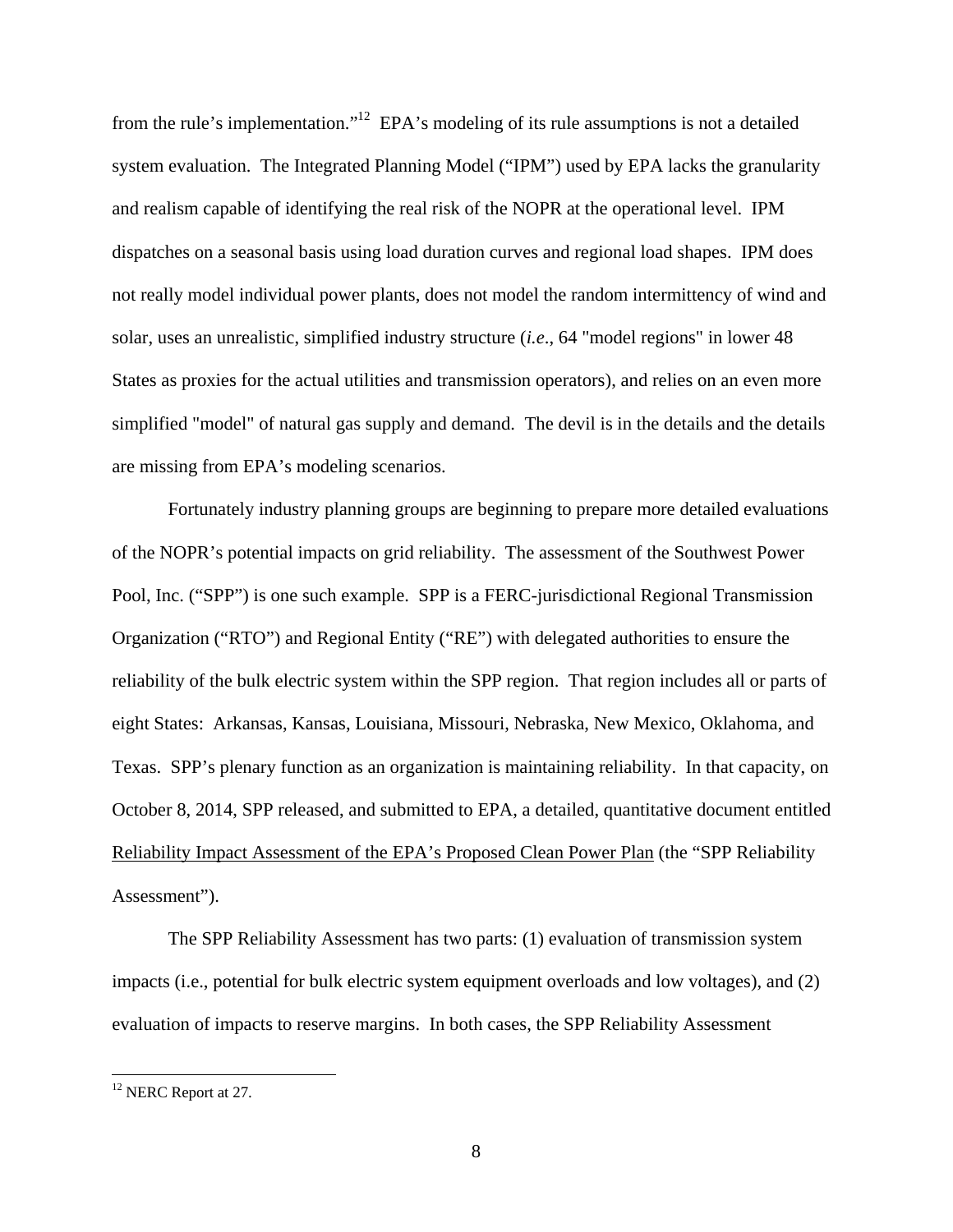quantitatively evaluated the impacts of the EPA's projected EGU retirements within SPP and adjacent areas on reliability of the bulk power system within the SPP region.<sup>13</sup>

In summary, SPP unequivocally determined that the NOPR would impede reliable operation of the electric transmission grid in the SPP region, resulting in violations of NERC's mandatory reliability standards and exposing the power grid to significant interruption or loss of load. These impacts result, in part, from the infeasibility of the compliance schedule in the NOPR. There is not adequate time to ensure the timely siting and construction of the necessary electric transmission and electric generation within and across the appropriate planning areas.

Specifically SPP's overall finding was that the NOPR would pose a "serious risk" to reliability:

If the proposed [Clean Power Plan ("CPP")] remains as is, the bulk electric system will be at serious risk of violating these limits [to ensure that transmission lines are not overloaded and voltage is maintained]. The likelihood that this outcome occurs dramatically increases if the timing of the issuance of the final rule effectively prevents the construction of electric system infrastructure necessary to facilitate compliance with the state goals being contemplated under the proposed CPP. $^{14}$ 

SPP conducted the transmission system impact evaluation in two parts. In the first part, SPP assumed available unused electric generation capacity that currently exists within the SPP region and surrounding areas would be used to replace the projected retired capacity. The second part of the transmission system impact evaluation assumed that the projected EGU retirements would be replaced by increased output of existing generation, including wind resources, and new generation capacity modeled according to resource planning information

<sup>&</sup>lt;sup>13</sup> Bulk Electric System ("BES") is a subset of Bulk Power System ("BPS") as defined in the Federal Power Act. BES refers to facilities that are specifically targeted by NERC Reliability Standards.

 $14$  SPP Reliability Assessment at 2 (emphasis added).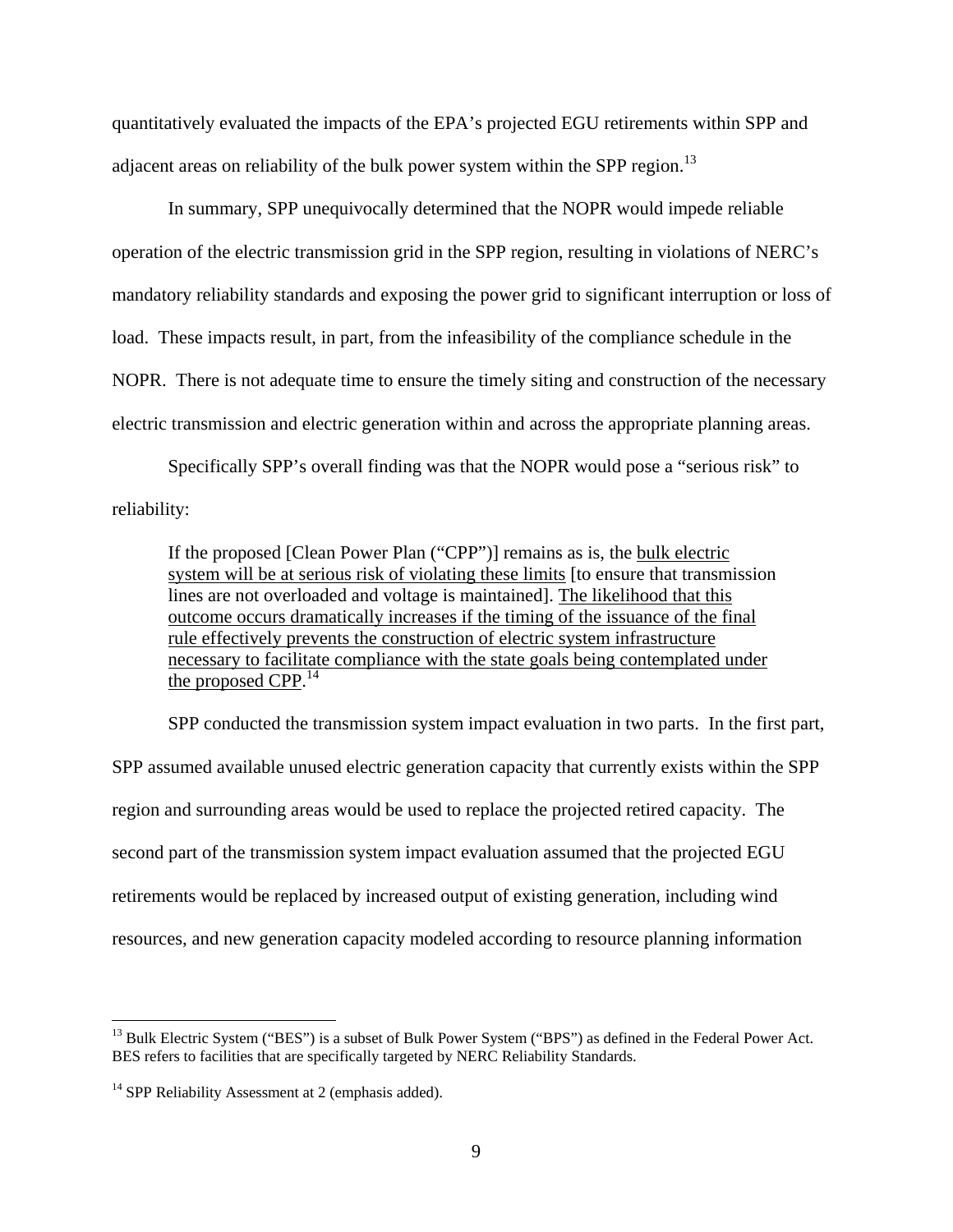being utilized in SPP's 10-year transmission planning assessment that is currently in progress.

The SPP Reliability Assessment concluded:

The SPP region will experience numerous thermal overloads and low voltage occurrences under both scenarios studied. Results of the first part of the transmission system impact evaluation indicate that if the assumed EGU retirements were to occur absent requisite transmission and generation infrastructure improvements, the power grid would suffer extreme reactive deficiencies … that would expose it to widespread reliability risks resulting in significant loss of load and violations of NERC reliability standards. . . .

Results of the second part of the evaluation indicate that even with generation capacity added to replace the assumed EGU retirements, additional transmission infrastructure will be needed to maintain reliable operation of the grid. This assessment revealed 38 overloaded elements that SPP would be required to mitigate with transmission planning solutions. These overloaded elements were identified in the portions of six states – Arkansas, Kansas, Louisiana, Missouri, Oklahoma, and Texas – that operate within the SPP region. Portions of the system in the Texas panhandle, western Kansas, and northern Arkansas were so severely overloaded that cascading outages and voltage collapse would occur and would result in violations of NERC reliability standards.

. . .

It is important to note that the transmission expansion currently planned in SPP does not consider EGU retirements expected as a result of the CPP. EPA's projected EGU retirements represent approximately 6,000 MW of additional capacity being retired in the SPP region beyond that currently expected by 2020. This represents approximately a 200% increase in retired generating capacity compared to SPP's current expectations. Unless the proposed CPP is modified significantly, SPP's transmission system impact evaluation indicates serious, detrimental impacts on the reliable operation of the bulk electric system in the SPP region, introducing the very real possibility of rolling blackouts or cascading outages that will have significant impacts on human health, public safety and economic activity within the region.<sup>15</sup>

SPP also performed an evaluation of the impacts of the projected EGU retirements on

SPP's reserve margin. Reserve margin is the amount of generation capacity an entity maintains

in excess of its peak load-serving obligation. SPP's minimum required reserve margin is 13.6%

per load-serving entity.

 $\overline{a}$  $15$  SPP Reliability Assessment at 4-6 (emphasis added).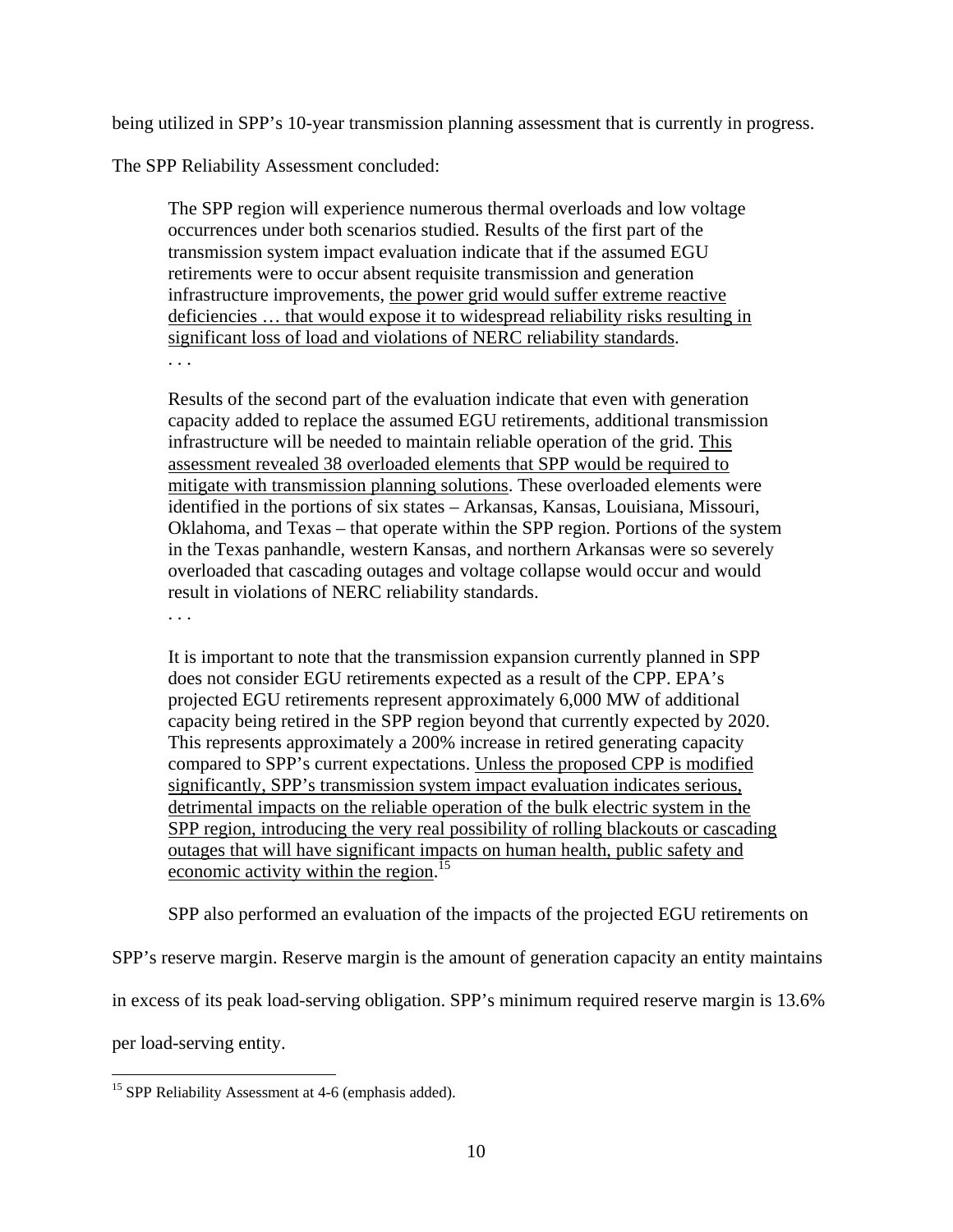This evaluation concluded that by 2020, SPP's reserve margin would fall to 4.7%, which is 8.9% below SPP's minimum reserve margin requirement and would result in a violation of SPP's reliability criteria and NERC reliability standards. Out of the fourteen load-serving members impacted by the EPA's projected EGU retirements, nine would be deficient in 2020. Furthermore, SPP found that its anticipated reserve margin would fall to -4.0% by 2024, causing ten of SPP's load-serving members to be deficient ....<sup>16</sup>

Other reliability experts have raised similar concern:

- In a letter to EPA, 18 current and former State PUC Commissioners asserted that "[p]oor forecasting by EPA [in the proposed rule] also means the reliability of the electric grid will be threatened due to coal shutdowns  $\dots$ <sup>17</sup>
- Furthermore, several sources have concluded that, if the NOPR were implemented, the Midcontinent Independent System Operator ("MISO") and SPP would be forced to operate well below FERC's required 14.5% reserve capacity.18
- In addition, a joint study by NERC and the California ISO concluded that the reliability of bulk power supply can be diminished when renewable resources reach 20% or more of total supply<sup>19</sup>—a number that EPA projects can be achieved or exceeded by 24 States to achieve the NOPR's emissions reduction mandates.

<sup>&</sup>lt;sup>16</sup> SPP Reliability Assessment at 7.

<sup>&</sup>lt;sup>17</sup> Letter from Sandra Hochstetter Byrd, *et al.* to Hon. Gina McCarthy, Administrator, EPA at 2 (Sept.17, 2014).

<sup>18</sup> *See* Hannah Northey, *EPA Rules for coal-fired power may threaten Midwest reliability,* E&E Publishing (Sept. 19, 2014) (citing MISO, 2016 Resource Adequacy Forecast (June 5 ,2014); Letter from Sandra Hochstetter Byrd, *et al.* to Hon. Gina McCarthy, Administrator, EPA at 2; Testimony of Philip D. Moeller, at 3 (Apr. 10, 2014); SPP Comments at 7.

<sup>&</sup>lt;sup>19</sup> Testimony of Gerry Cauley, President and CEO, NERC, Senate Energy and Natural Resources Committee, Hearing on "Keeping the Lights On- Are We Doing Enough to Ensure the Reliability and Security of the U.S. Electric Grid?" at 7 (Apr. 10, 2014) (citing NERC & California ISO, 2013 Special Reliability Assessment: Maintaining Bulk Power System Reliability While Integrating Variable Energy Resources – CAISO Approach (Nov. 2013)).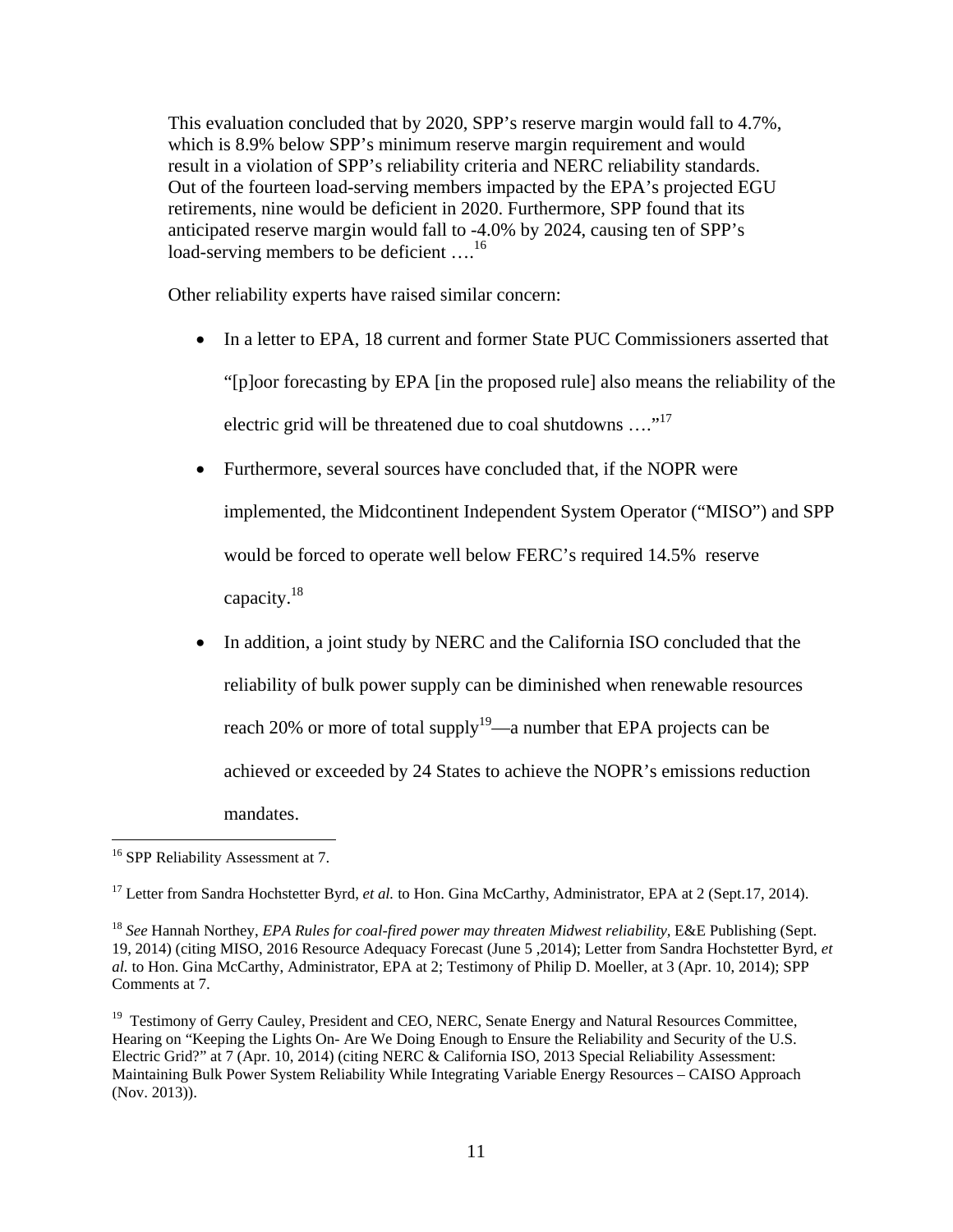The substantial, well-documented concerns being raised by the organizations that focus on electricity grid reliability issues highlight not only the unprecedented scope of the NOPR, but also the risks it would create in an area where it has less expertise than other federal agencies such as FERC or industry bodies such as NERC and SPP. It is clear that reliability impacts have not been adequately addressed in the NOPR or related technical support documents and that the impacts are so substantial that the NOPR should be withdrawn to enable them to be more adequately assessed on a nationwide basis.

# II. THE NOPR FAILS TO ADEQUATELY ADDRESS ITS IMPACT ON ELECTRICITY **COST**

EPA projects that the NOPR will increase electricity prices by as much as seven percent. 79 Fed. Reg. at 34934. The ramifications of these cost increases would be significant, but ELCON is concerned that EPA has underestimated the NOPR's impact on electricity prices. EPA projects that 110 GW of coal generating capacity—representing 33% of the current coal generation fleet—will be retired by 2030, a number far greater than the retirement projected under existing environmental regulations such as MATS. And, to meet EPA's emission reduction targets, these retirements must occur by 2020—not by 2030 when the interim compliance period ends. Even if utilities had plans to retire some of that generating capacity, the NOPR would accelerate the retirement schedule and increase the costs associated with the transition from existing coal-fired EGU capacity to other sources of electricity. For coal fired EGUs scheduled for retirement over a longer time scale, and for those that were not projected to be retired at all, there will be a significant cost in the form of stranded assets that will result in significant economic harm by premature retirement. ELCON share the concerns identified by SPP and believes that they have validity not just in the SPP region but across the United States: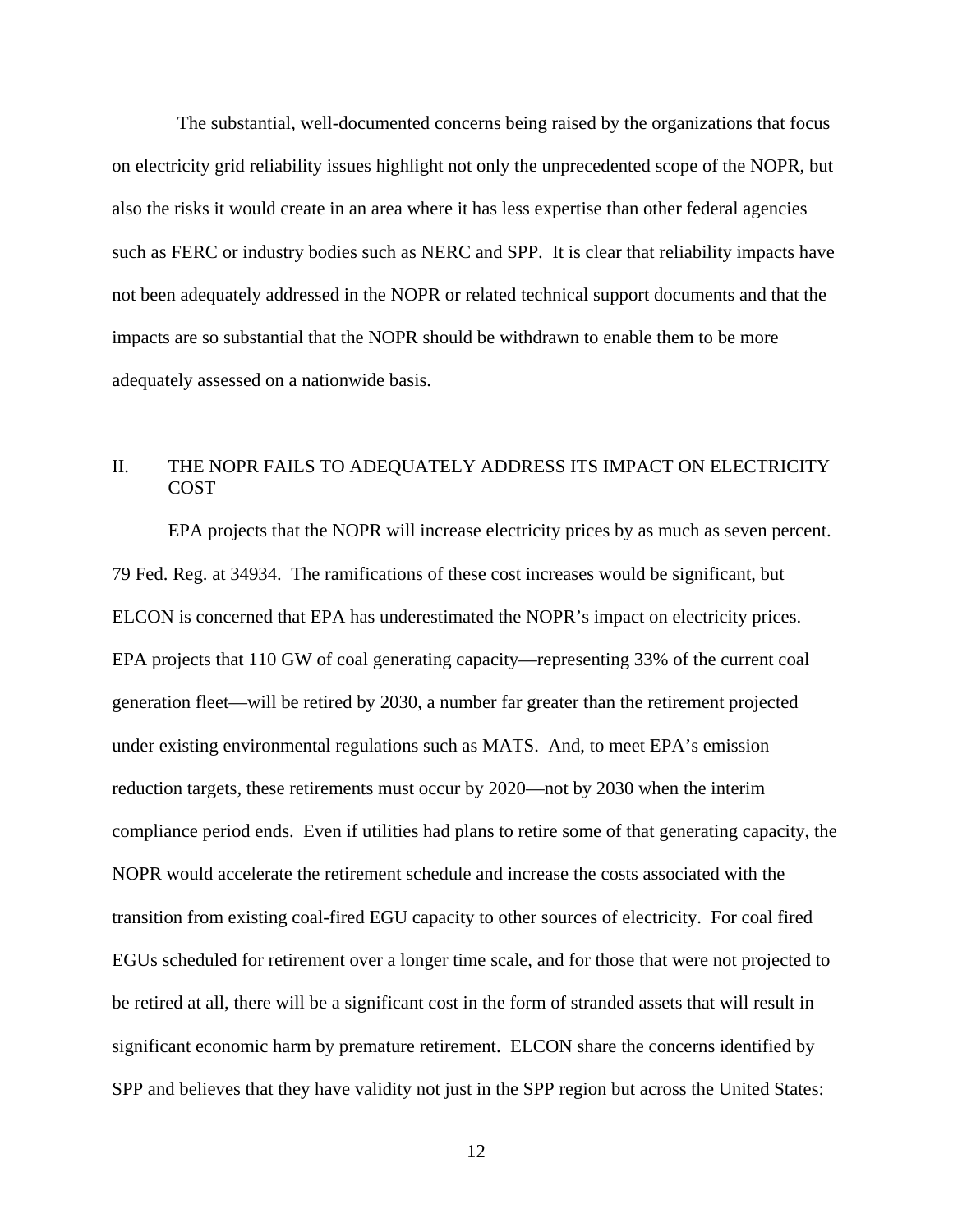The proposed CPP will change the market dispatch of generating units by reducing the availability of the most economic generating resources. Such a shift will cause higher market clearing prices in the SPP region resulting in material adverse economic impacts on SPP customers. The proposed CPP will increase reliance on renewables and generators fueled by natural gas, yet there has been no evaluation of additional operating and planning measures needed to support integration of significant additional renewables and of natural gas availability required to fuel the increased number of gas burning units in the SPP region. $^{20}$ 

In fact, a study by Energy Ventures Analysis Inc. that is being submitted to this docket found that "[o]n a percentage basis, the U.S. industrial sector would be affected most severely, as its total cost of electricity and natural gas would approach \$200 billion (\$170 billion) in 2020, a 92% (64%) increase from 2012. Increased operational costs in the industrial sector are of particular concern for energy intensive industries in the U.S. such as aluminum, steel and chemicals manufacturing, which require low energy prices to compete. $^{21}$ 

## III. THE NOPR IS BASED ON OVERESTIMATION OF FUTURE RENEWABLE **CAPACITY**

 In the NOPR, EPA has overestimated the potential availability of renewable capacity. Because these resources will not be available to the extent that EPA has projected, States likely will have to implement other measures to achieve their emissions reduction targets, at greater cost and greater impact on electricity reliability.<sup>22</sup>

EPA's projections with respect to renewable capacity are especially suspect as they are based on a series of abstract assumptions. In essence, EPA applies a regional approach which averages existing State RPS targets in a given region and then applies that average target to each

<sup>20</sup> SPP Comments at 9.

 $21$  Energy Ventures Analysis, "Energy Market Impacts of Recent Federal Regulations on the Electric Power Sector" (Nov. 2014) at 5.

 $22$  For a more detailed discussion of these points, see Industry Coalition Comments at Sec. VII.E.4.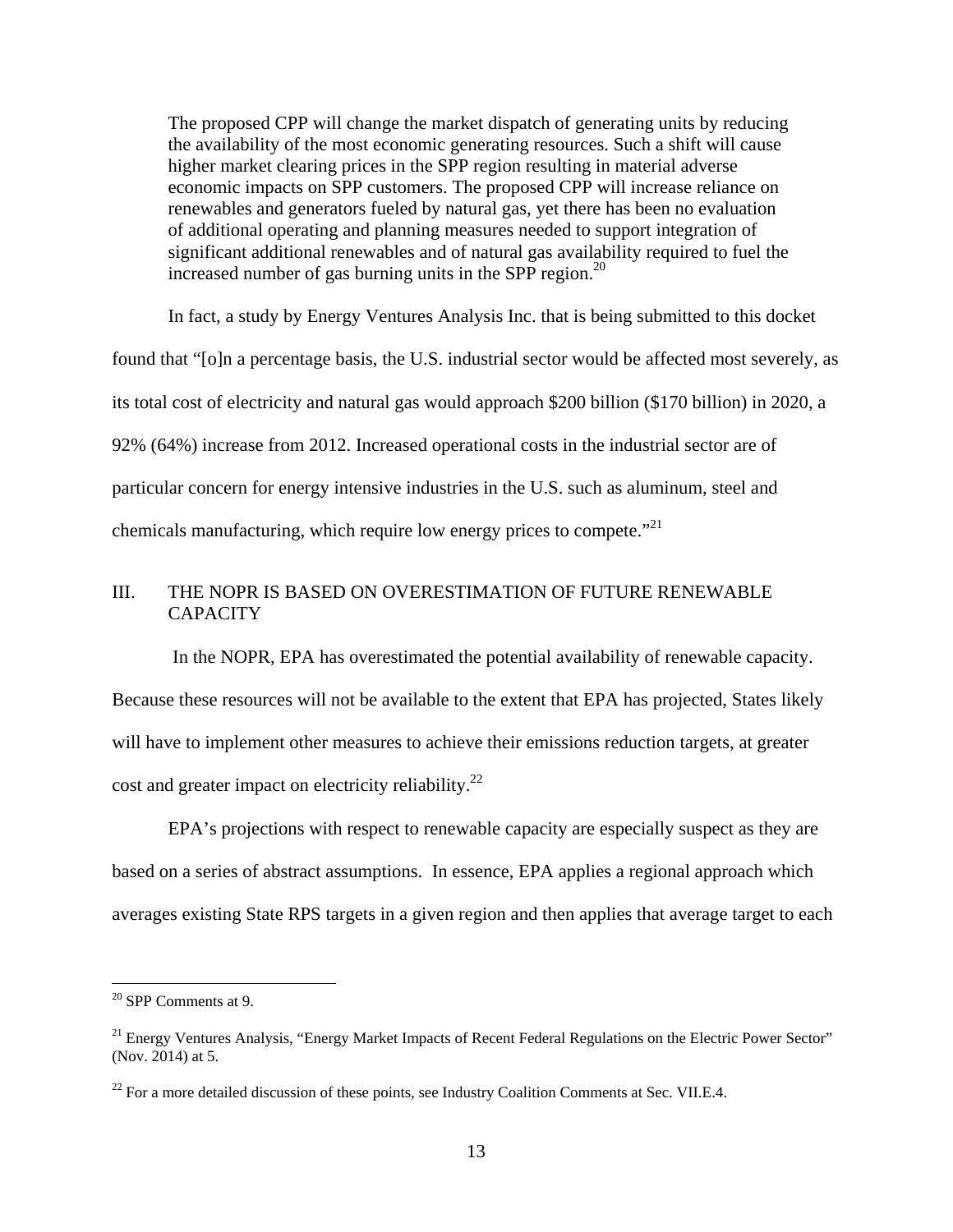State in that region, based on the assumption that renewable energy opportunities are uniform within a region. There are numerous flaws with the approach.

EPA's key assumption is that State RPS targets are an accurate reflection of the renewable energy potential for the State and, by extension, for each State in the region. EPA's assumption that a State's RPS target accurately reflect renewable energy potential within that State is misguided. State RPS targets may be aspirational and not necessarily supported by an analysis of renewable energy potential within the State. For instance, States sometimes incorporate safeguards that suspend or scale back the RPS programs if cost thresholds are exceeded the levels cannot be achieved. In other cases, States create incentives for certain types of renewable energy by offering additional credits for preferred energy sources, meaning that the credits produced for compliance with the RPS will exceed the actual level of generation. Some States also exclude certain classes of power generators, such as municipally-owned power plants or cooperatives, from the RPS obligations, meaning that the States' actual percentage of renewable energy generation on a State-wide level will be less than the amount required by the RPS target.

Similarly, EPA's reliance on State RPS targets fails to address the fact that many State RPS programs allow out-of-State renewable energy generation to satisfy the State's RPS goal. To the extent that a State permits such out-of-State compliance, its RPS standard may not be a good indicator of the State's assessment of renewable energy potential within the State. Further complicating matters is the fact that neighboring States with the potential to export renewable energy under RPS programs may elect to enact more modest RPS programs, or forego them entirely, because it is more profitable for its utilities to sell renewable energy credits to other States.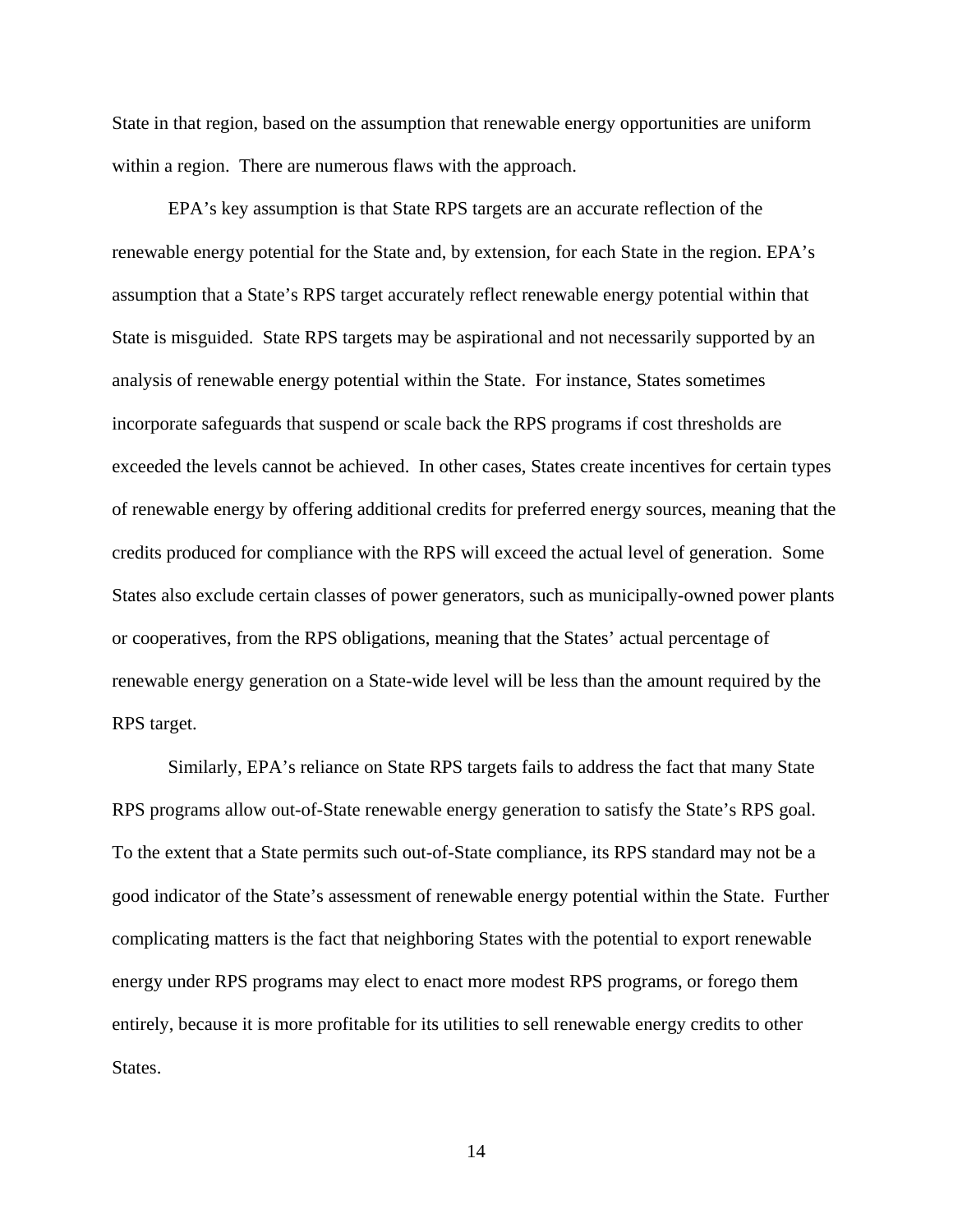EPA's broad-based regional approach also fails to account for differences in renewable energy potential among States. The mere fact that two States are in relative geographic proximity does not mean that they have the same potential to produce renewable energy.

Finally, EPA fails to account for the significant cost and numerous implementation challenges that would result from nationwide implementation of a large volume of renewable capacity. These implications result primarily from the intermittent nature of many renewable energy sources, such as wind and solar, and the substantial new transmission infrastructure that would be needed to bring renewable generation from the resource location to population centers and industrial areas. Particularly for States with large generating capacities, EPA's projection that annual growth factors of renewable capacity in the double digits are achievable may prove difficult to sustain in practice.

### IV. THE NOPR'S RELIANCE ON EFFICIENCY IMPROVEMENTS IS BURDENSOME AND INFEASIBLE

Given the aggressive nature of the NOPR's proposed emission reduction targets, many States will have no choice but to pursue demand-side energy efficiency improvements. Under those circumstances, States may be inclined to focus energy efficiency efforts on energy intensive industry sectors such as those represented by ELCON's members because, from a regulatory perspective, it may appear more efficient to focus on a limit number of large industrial sources. ELCON has documented that such efforts can be counterproductive. The higher rates that industrial consumers pay to their utility to comply with the State-mandated energy efficiency programs (or to subsidize utility investments in renewable resources) reduce the funds available to the customer for investing in higher value projects that may be more aligned with EPA's objectives. Thus, industrial consumers would be forced to "borrow" money from the host utility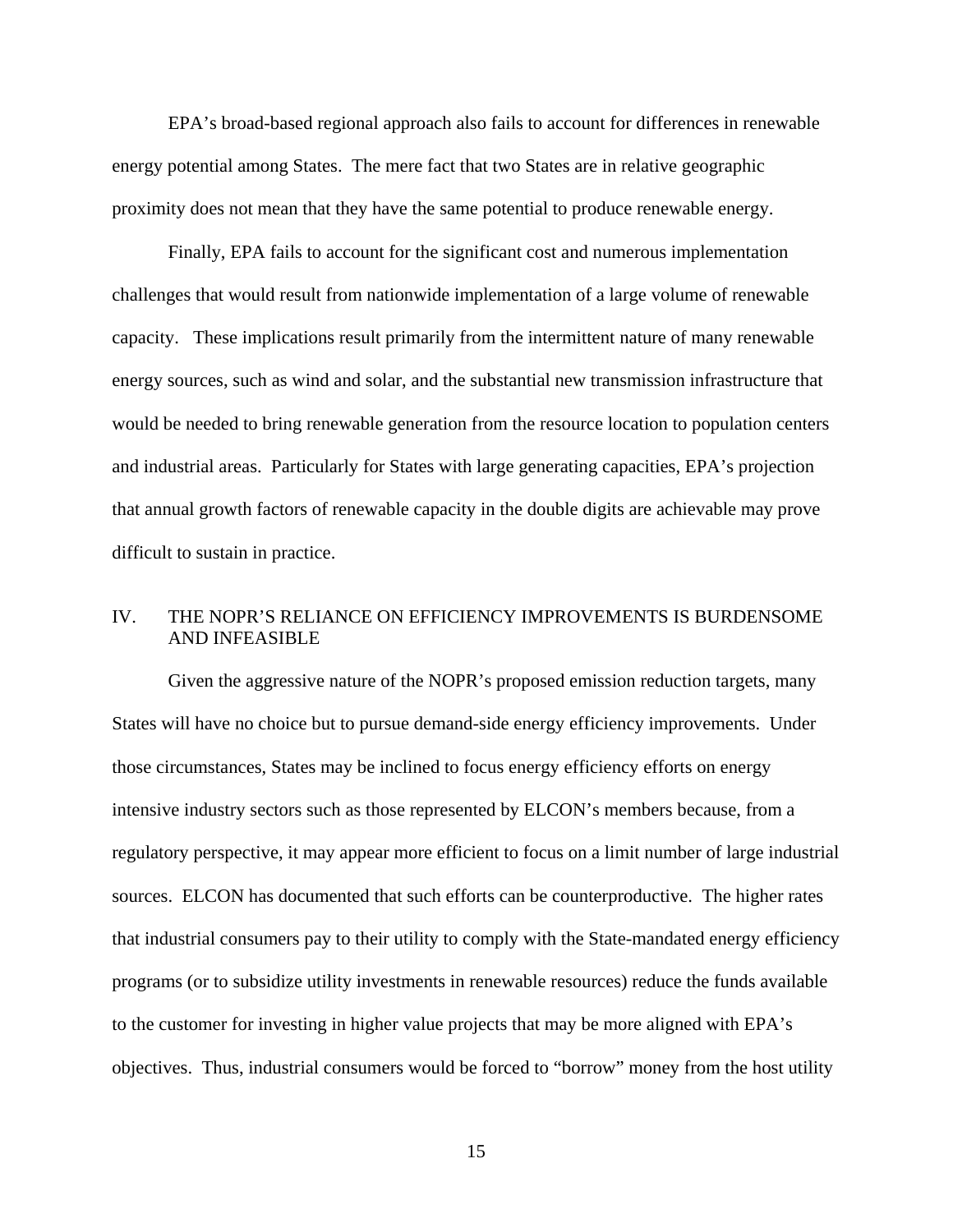to fund the energy efficiency measures in a SIP at an effective cost of capital that exceeds the consumer's own cost of capital.<sup>23</sup>

In particular, in Building Block 4, EPA evaluated energy efficiency studies and energy efficiency programs adopted by States to determine the potential for energy efficiency programs to reduce energy demand and, thereby, reduce the need to operate fossil fuel-fired EGUs. Based on these sources, EPA projected that States could achieve an incremental energy efficiency savings of 1.5% of retail sales, with a yearly rate of improvement of 0.2% until a State reached the 1.5% target. ELCON is concerned that, in deriving these projections, EPA has over-relied on data derived from the recent recession and slow economic recovery period that followed. While the energy efficiency gains observed during this period are promising, it does not represent typical demand conditions associated with periods of more rapid economic growth. Further, EPA did not attempt to control for the extent to which States have already adopted energy efficiency programs and therefore have already achieved the most easily implemented, lowestcost efficiency improvements.

#### V. THE NOPR'S AGGRESSIVE IMPLEMENTATION TIMELINE IS INFEASIBLE

The timing proposed by EPA for implementation of the NOPR is infeasible and exacerbates its reliability and cost implications.<sup>24</sup> The NOPR would adopt an aggressive compliance schedule that will require States and affected EGUs to complete the lions' share of the required emission reductions within a few short years after the rule is finalized and State implementation plans are submitted to EPA. While EPA includes a 10-year interim compliance

<sup>&</sup>lt;sup>23</sup> Electricity Consumers Resource Council, "Financing Clean Energy Investments of Large Industrial Customers: What is the Role of Electric Utilities?" (2010).

 $24$  These points are discussed further in the Industry Coalition Comments at Sec. II.B.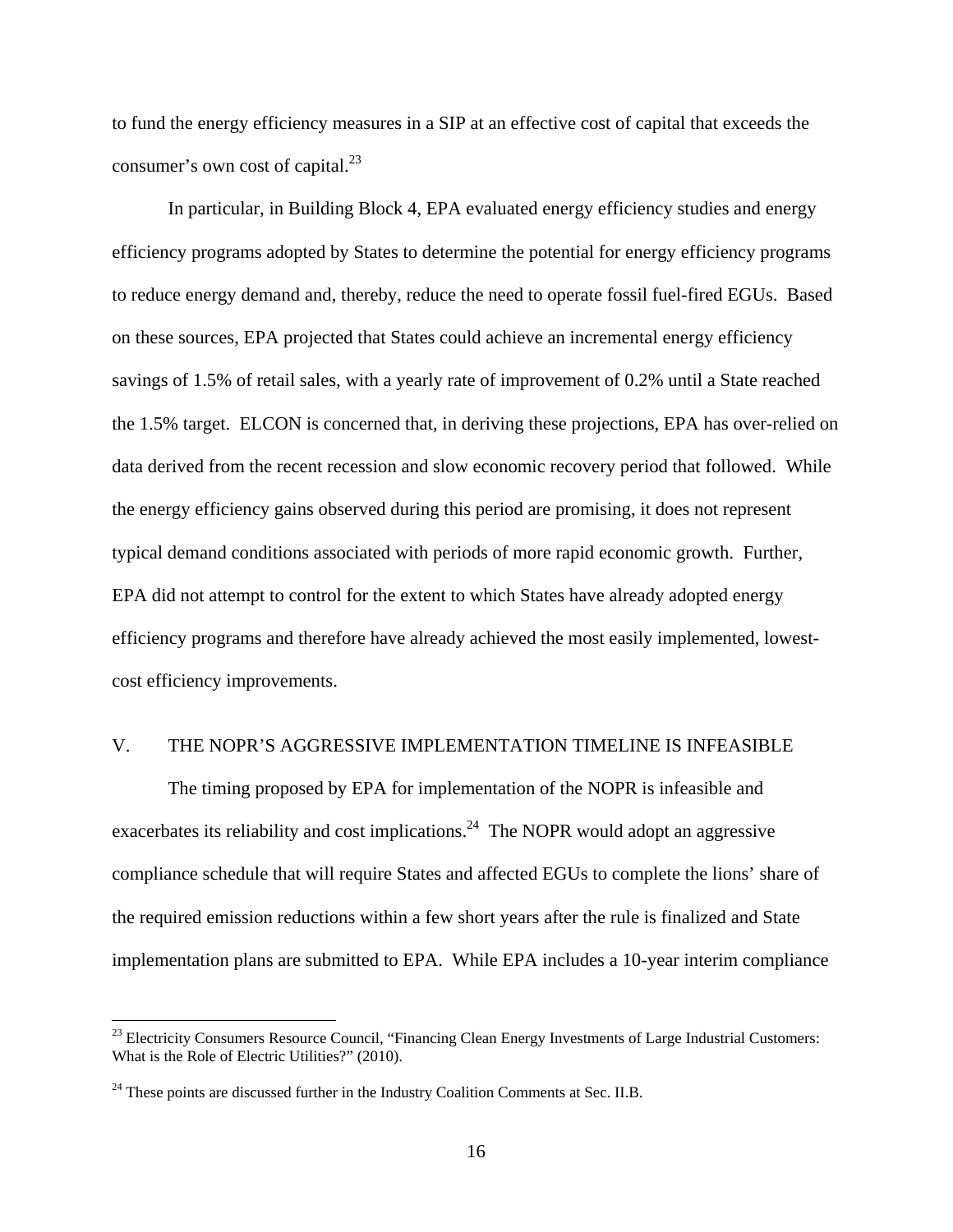period and does not impose a final emission reduction target until 2030, its so-called glide path only applies to emissions reductions associated with renewable energy and demand-side energy efficiency. In contrast, EPA projects that all emissions reductions associated with heat rate improvements at exiting coal-fired EGUs and all redispatch from coal-fired EGUs to NGCC turbines will be completed before the initial 2020 compliance deadline. 79 Fed. Reg. at 34905- 06. Thus the NOPR does not call for a phased transition; rather, it would require nearly three quarters of the emissions reductions to occur in the next five years (*i.e.*, by January 1, 2020).<sup>25</sup>

Consequently, States and affected EGUs would have to take immediate action in planning for and implementation of the rule's mandated changes in view of the time lag required to modify generation and to plan, permit and construct related large scale infrastructure projects such as additional transmission, especially in States with significant coal-fired generating capacity. Recent experience with transmission projects shows that it is highly unlikely that a State could develop an implementation plan, obtain EPA approval, and plan for, design, site, permit and construct massive infrastructure projects in less than a decade. Thus, even if EPA completes the rulemaking on schedule, it seems apparent that States would not be prepared to implement significant portions of their plans until 2025, or halfway through the interim compliance period.

EPA did not even model transmission system impacts or consider transmission as a critical path for getting VERs deliverable to load. In this regard, SPP concluded: "Based on SPP's review of the proposed CPP, EPA has considered neither the cost nor the time required to plan and construct electric transmission facilities. … Compliance with the proposed CPP is

<sup>&</sup>lt;sup>25</sup> Data taken from EPA, Clean Power Plan Proposed Rule Technical Support Documents, Data File: Goal Computation – Appendix 1 and 2 (XLS), *available at* http://www2.epa.gov/carbon-pollution-standards/clean-powerplan-proposed-rule-technical-documents.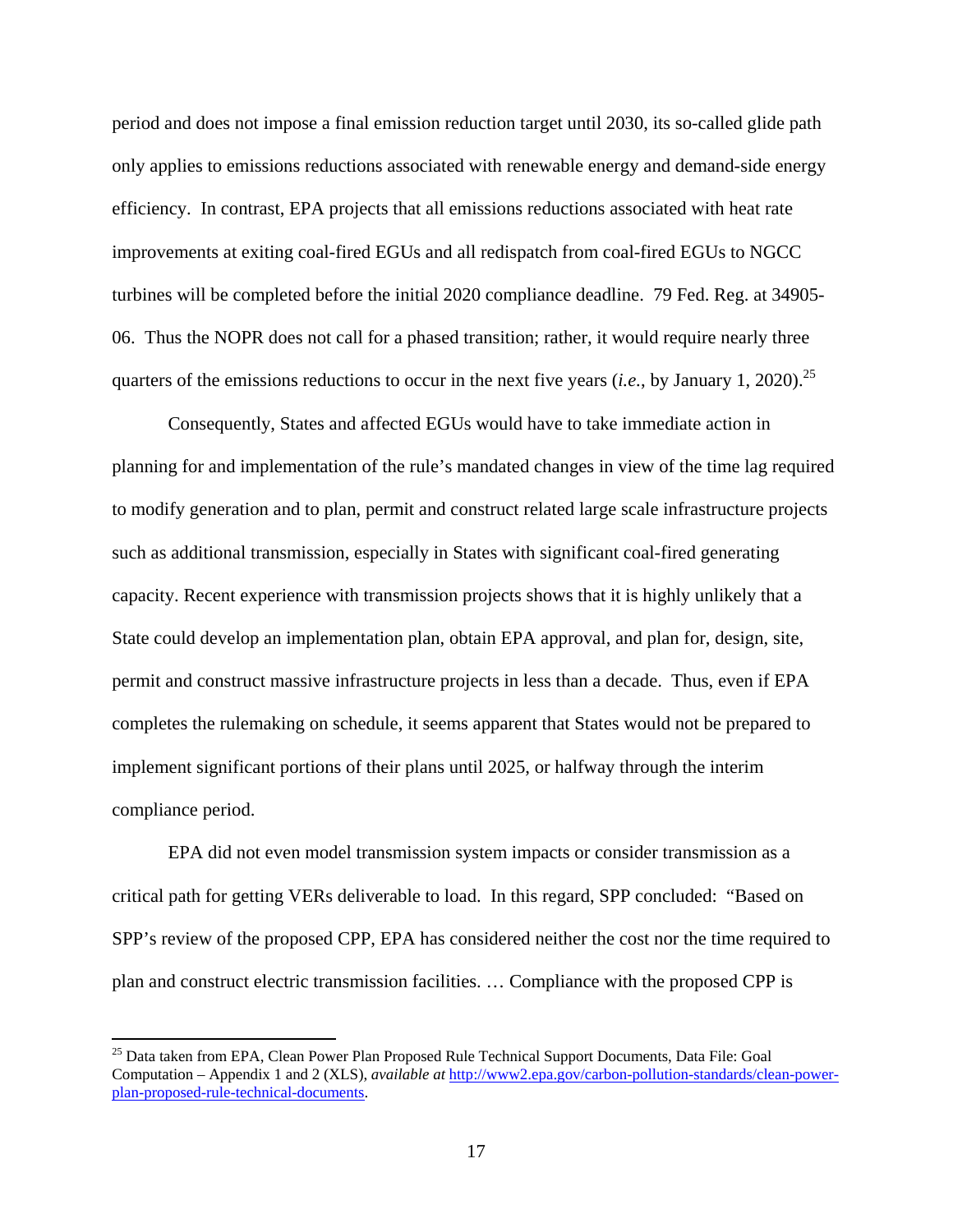impossible due to the transmission expansion that will be required and the time it takes to complete the required transmission expansion."26 ELCON concurs with SPP's findings and believes that they equally apply on a nationwide basis.

#### VI. THE NOPR SHOULD EXCLUDE INDUSTRIAL CHP UNITS AND RECOGNIZE THEIR POTENTIAL TO MITIGATE CO2 EMISSIONS

Industrial combined heat and power ("CHP") units should be excluded from the scope of the NOPR instead should be recognized as one of the forms of electricity generation that mitigates carbon dioxide emissions. CHP is the simultaneous generation of electricity and useful thermal energy. These efficient systems make use of heat that normally would be wasted and save the fuel that would otherwise be used to produce heat or steam in a separate unit. As a result, CHP units are capable of reaching overall efficiencies of 60-80 percent and therefore of generating electricity at significantly lower emission rates than conventional electricity generating units. CHP technologies offer improved environmental quality, reduced energy consumption, and improved grid reliability.

ELCON agrees with EPA's recognition of the environmental benefits of CHP units. For example, in the NOPR for modified and reconstructed sources, EPA noted that "CHP requires less fuel to produce a given energy output, and because less fuel is burned to produce each unit of energy output, CHP reduced air pollution and greenhouse gas emissions. CHP has lower emissions rates and can be more economic than separate electric and thermal generation." 79 Fed. Reg. at 34982. Likewise, Administrator McCarthy recently explained that "CHP technology offers a strategy to help meet the goals of the President's Climate Action Plan for a cleaner power sector while boosting the efficiency and competitiveness for many U.S.

<sup>&</sup>lt;sup>26</sup> SPP Comments at 8.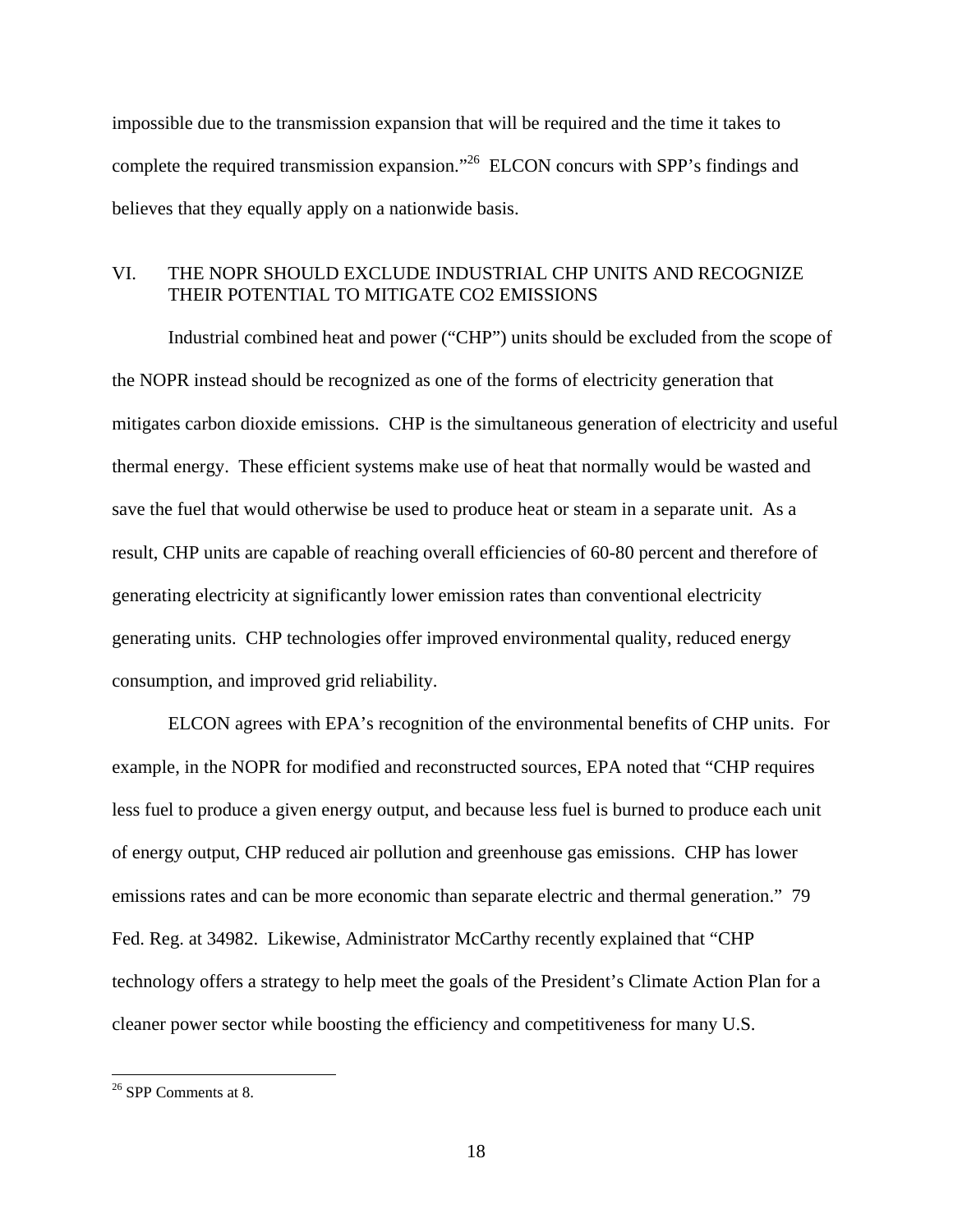manufacturers."<sup>27</sup> These statements echo EPA's prior observations that by capturing and utilizing "heat that would otherwise be wasted from the production of electricity," CHP generation produces significantly fewer  $CO<sub>2</sub>$  emissions than conventional boilers.<sup>28</sup> In addition to increased efficiency, non-condensing generation CHP units consume little to no water in generating electricity and promote grid reliability through distributed generation.<sup>29</sup> EPA has predicted that an additional 50 gigawatts of power, nearly half of that supplied by nuclear generating capacity, could be deployed by CHP units by 2020, resulting in significant emissions and cost reductions.<sup>30</sup> The NOPR also acknowledges these emission reduction opportunities from non-affected CHP at EGUs and indicates that State plans that encourage that CHP would be approvable. $31$ 

Further support for the environmental benefits of CHP units is provided by President

Obama's 2012 Executive Order, *Accelerating Investment in Industrial Energy Efficiency*, which

directed executive agencies, including EPA, to "use existing Federal authorities, programs, and

policies to support investment in industrial energy efficiency and CHP" because "these

investments… can improve the competitiveness of the United States manufacturing, lower

<sup>30</sup> *Id.*

 $^{27}$  EPA, Press Release, EPA Honors Manufacturers with ENERGY STAR Award / Eastman Chemical, Janssen R and D, and Merck use Combined Heat and Power systems to cut carbon pollution, save money, and combat climate change (Sept. 30, 2014).

<sup>28</sup> EPA, Combined Heat and Power Partnership, Environmental Benefits, *available at*, http://www.epa.gov/chp/basic/environmental.html

<sup>29</sup> *See* EPA, Combined Heat and Power: Frequently Asked Questions, *available at*, http://www.epa.gov/chp/documents/faq.pdf

<sup>31</sup> *See* Proposed Rule, 79 Fed. Reg. at 34888 ("…large energy users might independently see additional energy efficiency opportunities or opportunities for self-generation using options such as combined heat and power…, and states can structure their plans to allow the  $CO<sub>2</sub>$  reductions achieved at affected EGUs through such actions to assist in reaching compliance."); *Id.* at 34899 ("States may choose measures that would ease pressures on system reliability. This is true for many demand-side management approaches, including programs to encourage… combined heat and power, which actually reduce demand for centrally generated power and thus relieve pressure on the grid.").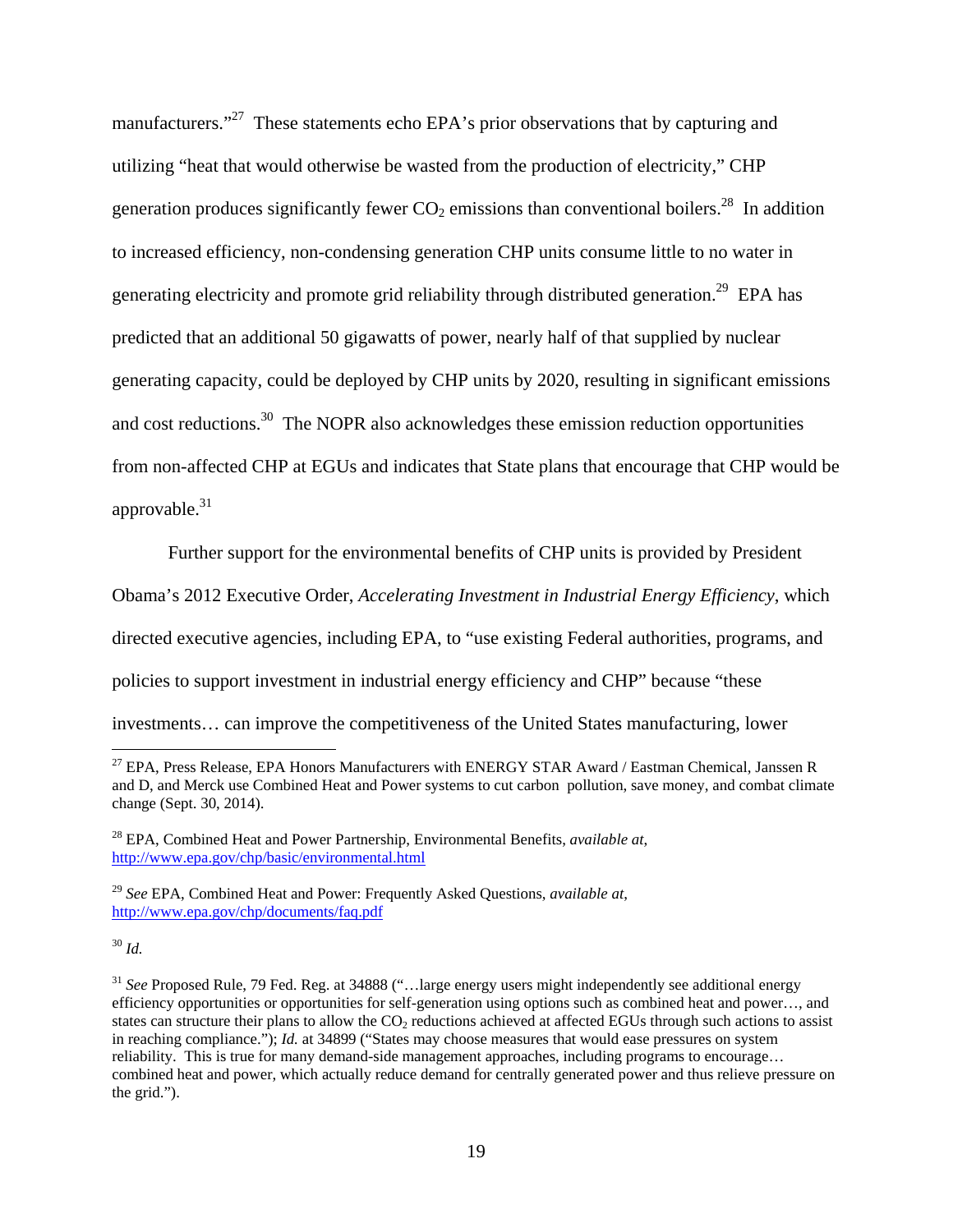energy costs, free up future capital for business to invest, *reduce air pollution*, and create jobs."32 In a joint 2012 report, Department of Energy ("DOE") and EPA found that 40 GW of new CHP, including industrial CHP, would reduce  $CO_2$  emissions by 150 million metric tons annually.<sup>33</sup>

Given the environmental benefits of CHP units and the government's affirmative steps to promote increased industrial distributed generation, ELCON urges EPA to exclude industrial CHP units from the category of affected EGUs that are regulated under Section 111(d) and included in EPA's computation of State emissions reduction goals. Instead, it should permit industrial CHP units to participate voluntarily alongside other energy sources that can reduce net GHG emissions. Such an exclusion would further incentivize the adoption and maintenance of efficient, reliable, and low-emission distributed generation. An exclusion would reflect the fact that industrial CHP units are fundamentally different from the fossil fuel-fired EGUs that are the subject of this rulemaking because their primary purpose is not to provide electricity to the grid and because they typically are customized to suit the needs of each host facility.

One approach would be for EPA add a specific exclusion for industrial CHP units. For example, EPA could state in the final rule that CHP units will not be considered to be affected EGUs if 20% or more of their total gross or net energy output consists of useful thermal output on a 3-year rolling average basis. This is the same threshold for useful thermal output that has proposed to use for CHP units under its Section 111(b) proposals. *See, e.g.*, proposed 40 C.F.R. §§ 60.46(k) (definition of gross energy output); 60.4421 (same); 60.5580 (same). Alternatively, EPA could revise the applicability criteria for affected EGUs to exclude CHP units from the

<sup>&</sup>lt;sup>32</sup> Accelerating Investment in Industrial Energy Efficiency, Exec. Order 13624 of Aug. 30, 2012, 77 Fed. Reg. 54779 (Sept. 5, 2012) (emphasis added), www.gpo.gov/fdsys/pkg/FR-2012-09-05/pdf/2012-22030.pdf.

<sup>&</sup>lt;sup>33</sup> U.S. Dep't of Energy & U.S. Envtl. Prot. Agency, DOE/EE-0779, COMBINED HEAT AND POWER: A CLEAN ENERGY SOLUTION 22 (2012), https://www1.eere.energy.gov/manufacturing/distributedenergy/pdfs/chp\_clean\_energy\_solution.pdf.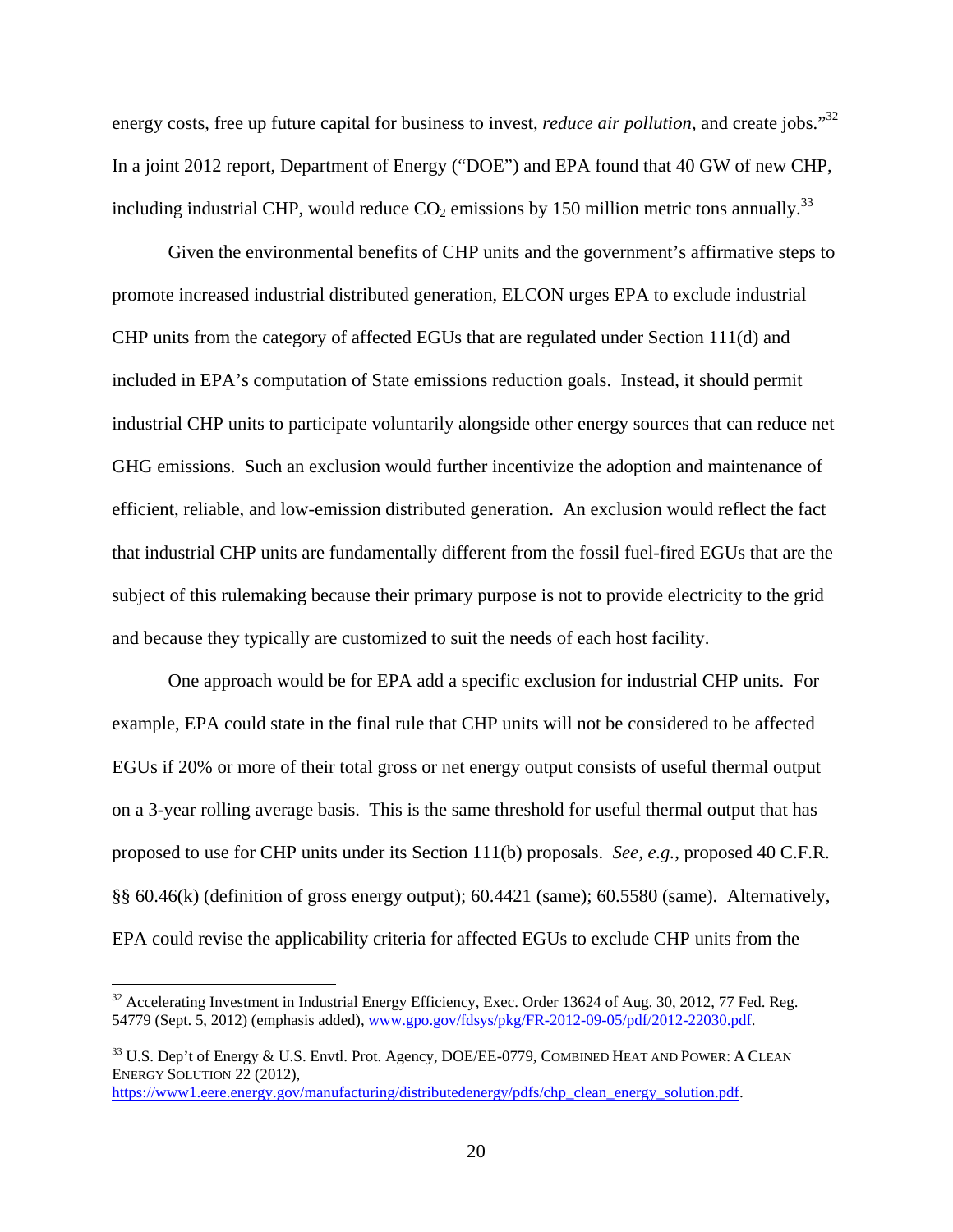industrial and manufacturing sectors in any of a number of ways. For example, EPA could add an exclusion for highly efficient (over 60% design system efficiency ("HHV")) CHP units as an additional applicability criterion in order to avoid creating a disincentive to add CHP to sources that already combust fossil fuels for industrial process use.34

Further, the NOPR "requests comment on whether industrial combined heat and power approaches warrant consideration as a potential way to avoid affected EGU emissions…"35 In ELCON's view it is essential that EPA and the States fully and properly account for the carbon benefits of CHP. EPA should eliminate this uncertainty by clearly excluding industrial CHP from the rule, and by encouraging it's use. Thus, ELCON supports EPA's proposal in the modified and reconstructed EGU rulemaking to make a technical correction to apply a discount for avoided electricity losses through transmission. *See* proposed 40 C.F.R. § 60.46(g). However, based on data from the U.S. Energy Information Administration, the discount should be increased from 5% to 7%.<sup>36</sup> Further, ELCON urges EPA to fully count useful thermal output—as defined by EPA in its Section 111(b) proposals<sup>37</sup>—toward gross energy output. In the Section 111(b) proposals, EPA would only count 75% of useful thermal output toward gross

<sup>&</sup>lt;sup>34</sup> Under the NOPR, CHP units that are primarily providers of large quantities of industrial heat and generate electricity to sell to the grid merely as a means of efficiently using excess thermal power will be impacted by a compliance and regulatory burden which could provide an incentive to remove the electric generators and avoid emission standards under this rule. However, the removal of electric generators will not reduce the quantity of fossil fuel consumed to generate the industrial heat and will require additional generation from affected EGUs to make up for the lost electric generation. By exempting these highly efficient units, EPA can eliminate this counterproductive incentive without significant environmental impacts.

<sup>35 79</sup> Fed. Reg. at 34924.

<sup>&</sup>lt;sup>36</sup> U.S. Energy Information Administration, Frequently Asked Questions: How much electricity is lost in transmission and distribution in the United States? (reporting "about 7%") (http://www.eia.gov/tools/faqs/faq.cfm?id=105&t=3); *see also* U.S. Energy Information Administration, DOE/EIA-0348(01)/2, Jan 27, 2012, State Electricity Profiles 2012 (Table 10: "Supply and Disposition of Electricity, 2000 and 2004 through 2010 (Million Kilowatthours)") (http://205.254.135.7/electricity/state/pdf/sep2010.pdf; Table 10) (line losses calculated as ["estimated losses" divided by "total disposition" minus "direct use"]\*100 or [261,990/  $(4,170,143-134,554)$ <sup>\*</sup> $100 = 6.49%$ ).

<sup>37</sup> *See* Proposed 40 C.F.R. §§ 60.46(k), 60.4421, 60.5580, Docket # EPA-HQ-OAR-2013-0603-0044.